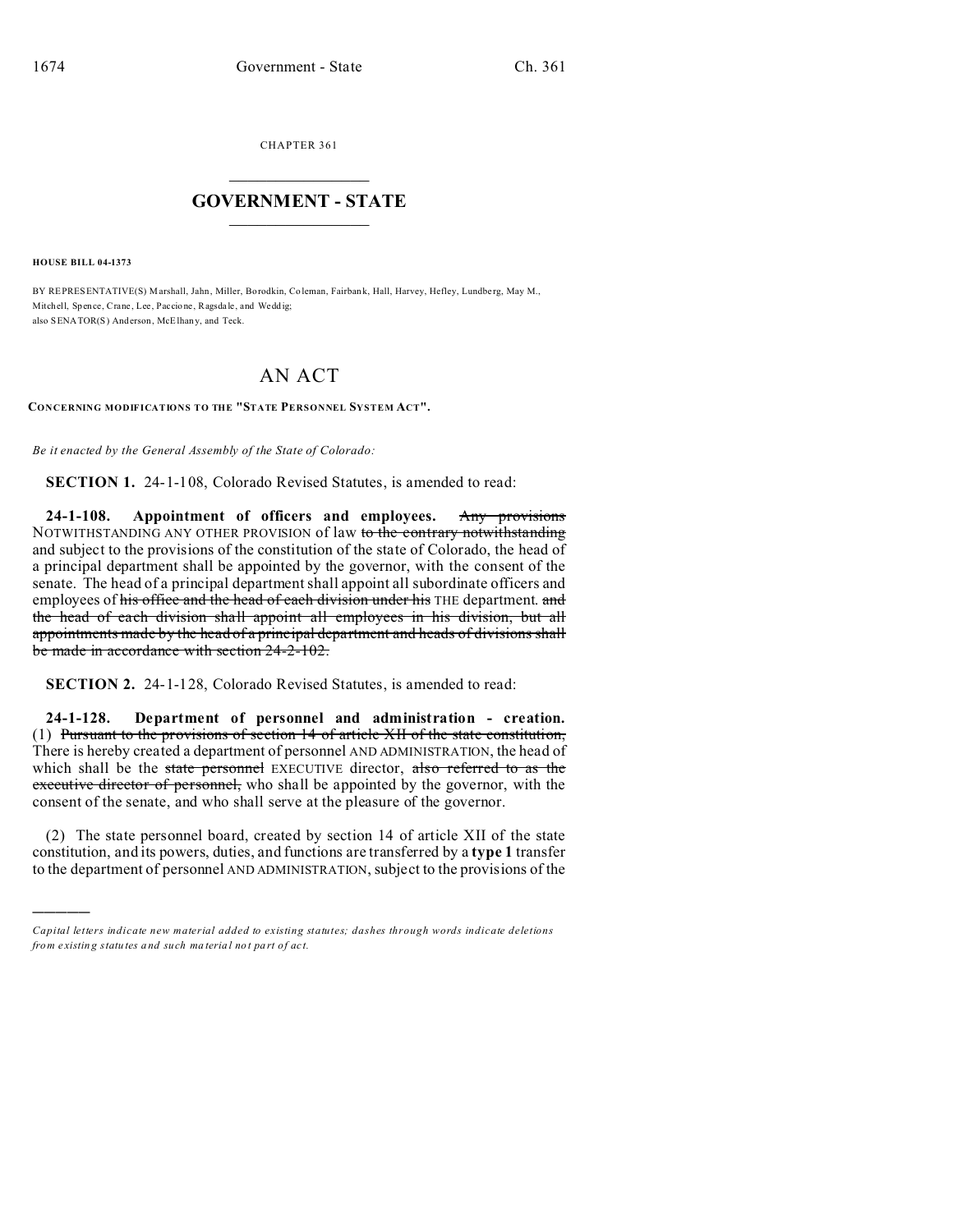state constitution.

(3) The civil service commission and its powers, duties, and functions are transferred by a **type 3** transfer to the department of personnel AND ADMINISTRATION and allocated to the state personnel board and the state personnel director, pursuant to the provisions of the state constitution and laws enacted pursuant thereto, and the civil service commission is abolished.

(4) The state employees' and officials' group insurance board of administration, created by part 2 of article 8 of title 10, C.R.S., and its powers, duties, and functions are transferred by a **type 3** transfer to the department of personnel and allocated to the state personnel director, pursuant to the provisions of the state constitution and laws enacted pursuant thereto, and the state employees' and officials' group insurance board of administration is abolished.

(5) The state deferred compensation committee, created by article 52 of this title, shall exercise its powers and perform its duties and functions as if it were transferred by a **type 1** transfer to the department of personnel AND ADMINISTRATION.

(6) The powers, duties, and functions of the department of administration are transferred by a **type 3** transfer to the department of personnel AND ADMINISTRATION, and the department of administration is hereby abolished.

(7) The department of personnel AND ADMINISTRATION shall include the following administrative support services:

(a) The powers, duties, and functions concerning purchasing, specified in part 2 of article 102 of this title, shall be administered as if transferred by a **type 2** transfer to the department of personnel AND ADMINISTRATION.

(b) The powers, duties, and functions concerning state archives and public records, specified in part 1 of article 80 of this title, shall be administered as if transferred by a **type 2** transfer to the department of personnel AND ADMINISTRATION.

(c) The powers, duties, and functions of the general government computer center, specified in this article and in part 16 of article 30 of this title concerning the center, shall be administered as if transferred by a **type 2** transfer to the department of personnel AND ADMINISTRATION. The powers, duties, and functions concerning the operation of automated data processing equipment, including the data entry, systems development and programming, and computer functions thereof, are transferred by a **type 2** transfer to the general government computer center.

(d) The powers, duties, and functions concerning accounts and control and the office of controller, specified in part 2 of article 30 of this title, except those powers, duties, and functions transferred by paragraph (c) of this subsection (7), shall be administered as if transferred by a **type 2** transfer to the department of personnel AND ADMINISTRATION.

(e) The powers, duties, and functions concerning telecommunications, specified in part 9 of article 30 of this title, shall be administered as if transferred by **type 2** transfer to the department of personnel AND ADMINISTRATION.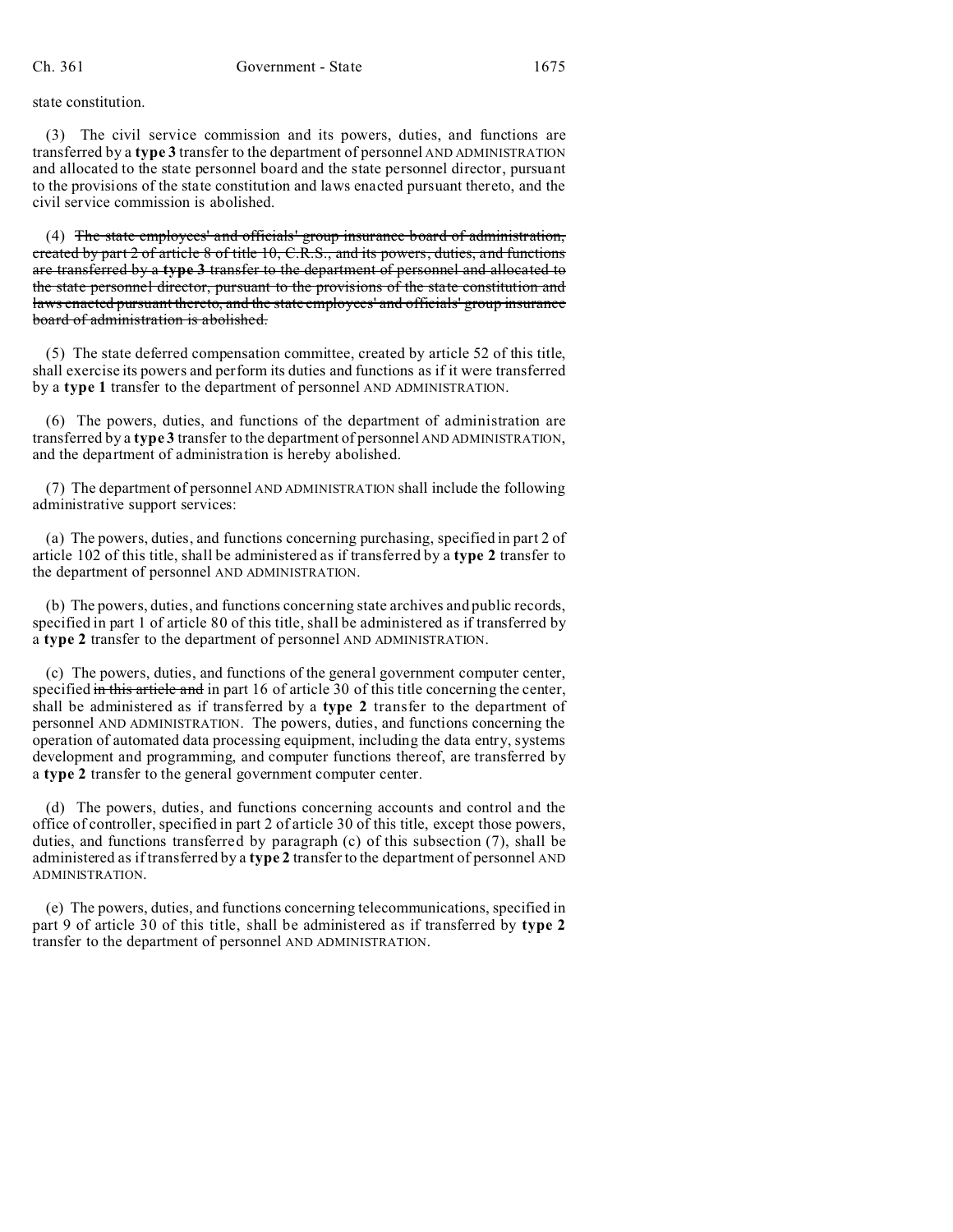1676 Government - State Ch. 361

(f) Division of administrative hearings, the head of which shall be the executive director of the department of personnel AND ADMINISTRATION. The division of administrative hearings, created by part 10 of article 30 of this title, and its powers, duties, and functions are transferred by a **type 2** transfer to the department of personnel AND ADMINISTRATION as a division thereof.

(g) The powers, duties, and functions concerning central services, specified in part 11 of article 30 of this title, shall be administered as if transferred by a **type 2** transfer to the department of personnel AND ADMINISTRATION.

(h) The powers, duties, and functions concerning the risk management system, specified in part 15 of article 30 of this title, shall be administered as if transferred by a **type 2** transfer to the department of personnel AND ADMINISTRATION.

(i) (Deleted by amendment, L. 96, p. 1493, § 1, effective June 1, 1996.)

(j) The incentive award suggestion system board, Such board, created by part 8 of article 30 of this title, and its powers, duties, and functions are transferred by a **type 2** transfer to the department of personnel AND ADMINISTRATION.

(k) The powers, duties, and functions concerning state buildings, Such powers, duties, and functions, specified by part 13 of article 30 of this title and formerly vested in the office of state planning and budgeting, are transferred by a **type 2** transfer to the department of personnel AND ADMINISTRATION.

(l) The state claims board, created by part 15 of article 30 of this title, and its powers, duties, and functions are transferred by a **type 1** transfer to the department of personnel AND ADMINISTRATION.

(m) Repealed.

**SECTION 3.** 24-33.5-205, Colorado Revised Statutes, is amended to read:

**24-33.5-205. Chief - appointment - qualifications.** Pursuant to section 13 of article XII of the state constitution and state personnel system laws, The executive director shall appoint a chief, The chief WHO shall be the executive head and senior administrative officer of the Colorado state patrol. He THE CHIEF shall supervise and direct the administration and all activities of the Colorado state patrol The chief AND shall set forth, with the approval of the executive director, rules and regulations governing all operating procedures of the Colorado state patrol and courtesies and customs for the good order of the service. He THE CHIEF shall have been an officer of the Colorado state patrol for at least seven years immediately preceding his OR HER appointment, four years of which must have been served in an administrative capacity as a commissioned officer. The chief may designate an officer as acting TO ACT AS chief to act in his stead at any time he OR SHE is unable to perform his OR HER duties. He THE CHIEF shall fulfill all requirements which THAT are in effect at the time of his OR HER appointment, as are set forth in the job specification for the position by the state personnel EXECUTIVE director. He THE CHIEF shall receive such compensation as is commensurate with the specific grade assigned his position by the state personnel director BE AN EXEMPT OFFICER PURSUANT TO SECTION 24-50-135 (3).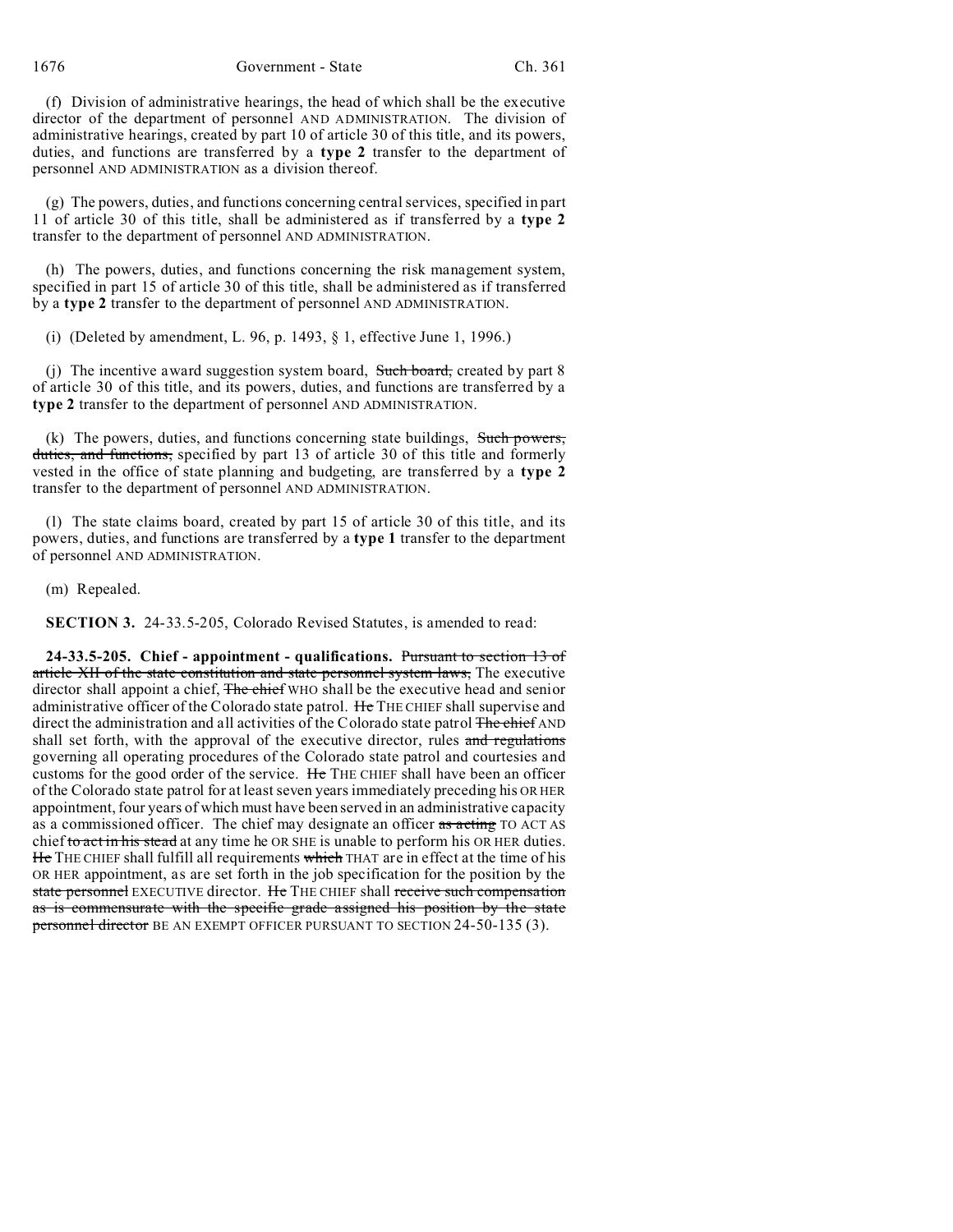**SECTION 4.** 24-50-101 (1), (2), (3) (c), and (3) (d), Colorado Revised Statutes, are amended to read:

**24-50-101. Short title - legislative declaration - terminology.** (1) This article shall be known and may be cited as the "State Personnel System Act". It is the purpose of this article and the personnel rules adopted pursuant to this article to provide a sound, comprehensive, and uniform system of personnel management and administration for the employees within the state personnel system as defined by the constitution of the state of Colorado and laws enacted pursuant thereto, including all employees of the state colleges and universities not otherwise exempted by law AND ALL CERTIFIED EMPLOYEES OF THE OFFICE OF THE STATE AUDITOR.

(2) Whenever, in any law of this state relating to state employees, reference is made to the civil service, the state civil service, or the classified service, such terms shall be deemed to refer to the state personnel system. Whenever reference is made to the civil service commission in any law of this state relating to the administration of the state personnel system, such term shall be deemed to refer to the state personnel director. Whenever reference is made to the civil service commission in any law of this state relating to rule-making powers, administrative appeals, or any power vested by the state constitution in the state personnel board, such term shall be deemed to refer to the state personnel board. EITHER THE DEPARTMENT OF PERSONNEL OR THE DEPARTMENT OF ADMINISTRATION, SUCH REFERENCE SHALL BE DEEMED TO REFER TO THE DEPARTMENT OF PERSONNEL AND ADMINISTRATION CREATED IN SECTION 24-1-128 (1).

(3) (c) It is the duty of the state personnel director to establish the general criteria for adherence to the merit principles and for fair treatment of individuals within the state personnel system. It is the responsibility of the state personnel director to provide leadership in the areas of policy and operation of the state personnel system as well as to provide consultant services to executive branch agencies DEPARTMENTS and institutions of higher education to further their professional management of human resources in state government. The state personnel director pursuant to SHALL ADOPT RULES IN ACCORDANCE WITH the "State Administrative Procedure Act", article 4 of this title shall provide AND ESTABLISH DIRECTIVES necessary directives and oversight for the management of the state personnel system and in the discharge of his OR HER constitutional duty to administer the state personnel system.

(d) The heads of principal departments and presidents of colleges and universities shall be responsible and accountable for the actual operation and management of the state personnel system for their respective departments, colleges, or universities. Such operation and management shall be in accordance with RULES AND directives promulgated by OF the state personnel director, who shall provide postaudit review of such operation and management. Presidents of colleges and universities OR THEIR DESIGNEES shall be the appointing authorities for employees of their respective institutions. UNLESS OTHERWISE PROVIDED BY LAW, THE HEADS OF PRINCIPAL DEPARTMENTS OR THEIR DESIGNEES SHALL BE THE APPOINTING AUTHORITIES FOR OFFICERS AND EMPLOYEES OF THEIR RESPECTIVE DEPARTMENTS.

**SECTION 5.** 24-50-102 (1), (2), (3), and (4), Colorado Revised Statutes, are amended to read: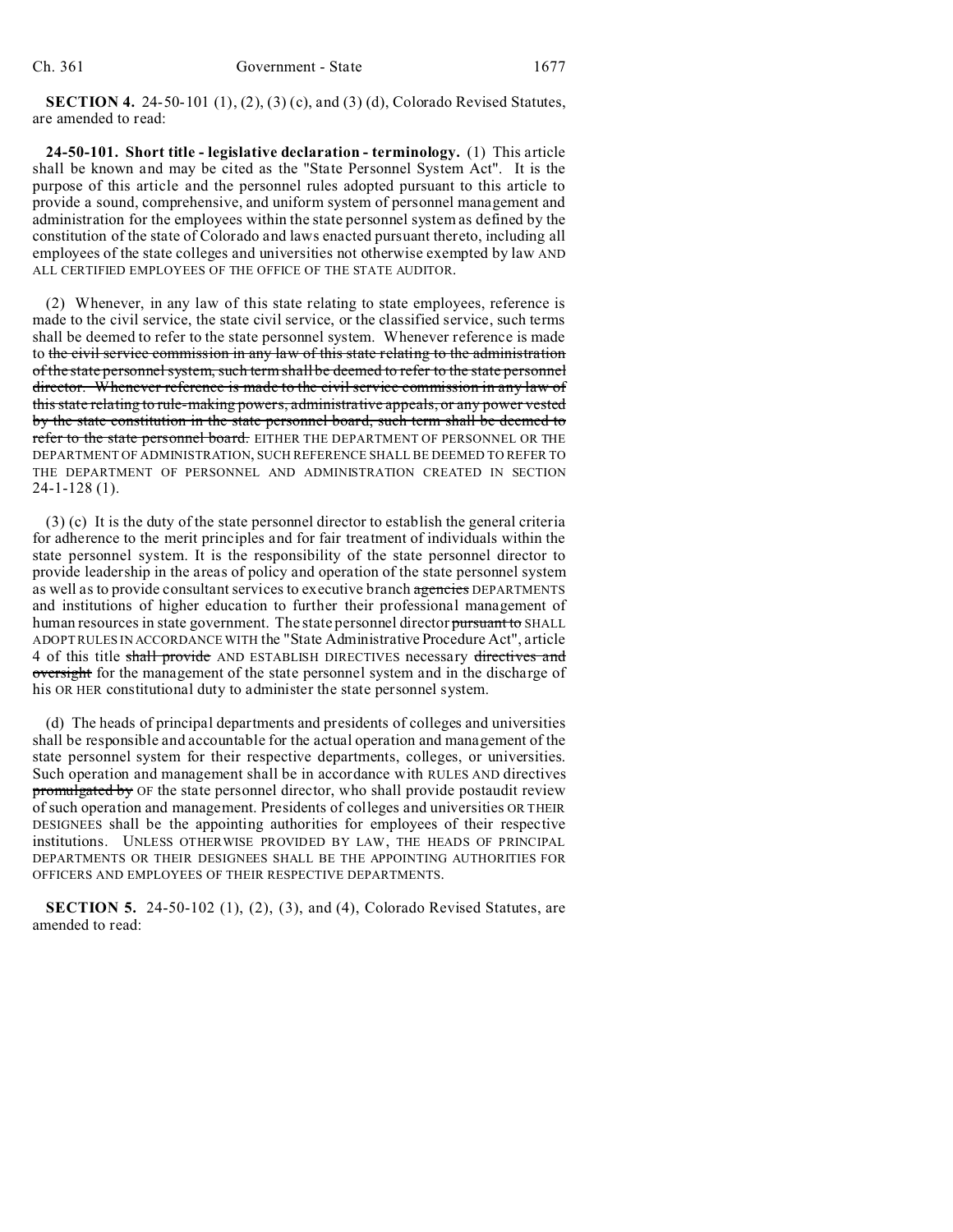**24-50-102. Department of personnel and administration - executive director.** (1) Pursuant to section 14 of article XII of the state constitution, there is hereby created the department of personnel, the head of which shall be the state personnel director, who shall be appointed by the governor, with the consent of the senate, and shall serve at the pleasure of the governor. The state personnel EXECUTIVE director OF THE DEPARTMENT OF PERSONNEL AND ADMINISTRATION CREATED IN SECTION 24-1-128 (1) shall be qualified by education and experience in the field of public or private personnel administration or industrial relations and shall be of known sympathy with the merit principle. THE EXECUTIVE DIRECTOR OR THE EXECUTIVE DIRECTOR'S DESIGNEE SHALL DISCHARGE THE DUTIES OF THE STATE PERSONNEL DIRECTOR AS PROVIDED IN SECTION 14 (4) OF ARTICLE XII OF THE STATE CONSTITUTION AND THIS ARTICLE.

(2) Subject to the provisions of the state constitution, the state personnel EXECUTIVE director shall have those powers, duties, and functions prescribed for heads of principal departments in the "Administrative Organization Act of 1968". Any assistants OFFICERS and employees of the department shall be appointed pursuant to the provisions of section 13 of article XII of the state constitution.

(3) The state personnel EXECUTIVE director shall prepare and transmit annually, in the form and manner prescribed by the heads of the principal departments pursuant to the provisions of section 24-1-136, a report accounting to the governor for the efficient discharge of all responsibilities assigned by law or directive to the department of personnel AND ADMINISTRATION.

(4) Publications by the state personnel EXECUTIVE director circulated in quantity outside the executive branch shall be issued in accordance with the provisions of section 24-1-136.

**SECTION 6.** 24-50-103 (1), (2), (3) (a), (5), (6), (7), (8), and (9), Colorado Revised Statutes, are amended to read:

**24-50-103. State personnel board.** (1) Pursuant to the provisions of section 14 of article XII of the state constitution, there is hereby created the state personnel board, referred to in this article as the "board", which shall consist of five members to be selected in the manner provided in this section. Three members of the board shall be appointed by the governor, with the consent of the senate, and two members of the board shall be elected by persons certified to classes and positions in the state personnel system in the manner prescribed by subsection (3) of this section. Each member of the board shall be a qualified elector of the state but shall not be otherwise an officer or employee of the state or of any state employee organization. The terms of office of Members of the board shall be SERVE STAGGERED TERMS OF five years except that of the members appointed by the governor to take office on July 1, 1971, one shall be appointed for a one-year term, one shall be appointed for a two-year term, and one shall be appointed for a three-year term, and of the members elected to take office on July 1, 1971, one shall be elected for a four-year term, and one shall be elected for a five-year term Members of the board may succeed themselves in office AND SHALL NOT SERVE MORE THAN TWO CONSECUTIVE TERMS OF OFFICE.

(2) The board shall exercise its powers and perform its duties and functions under WITHIN the department of personnel and the state personnel director ADMINISTRATION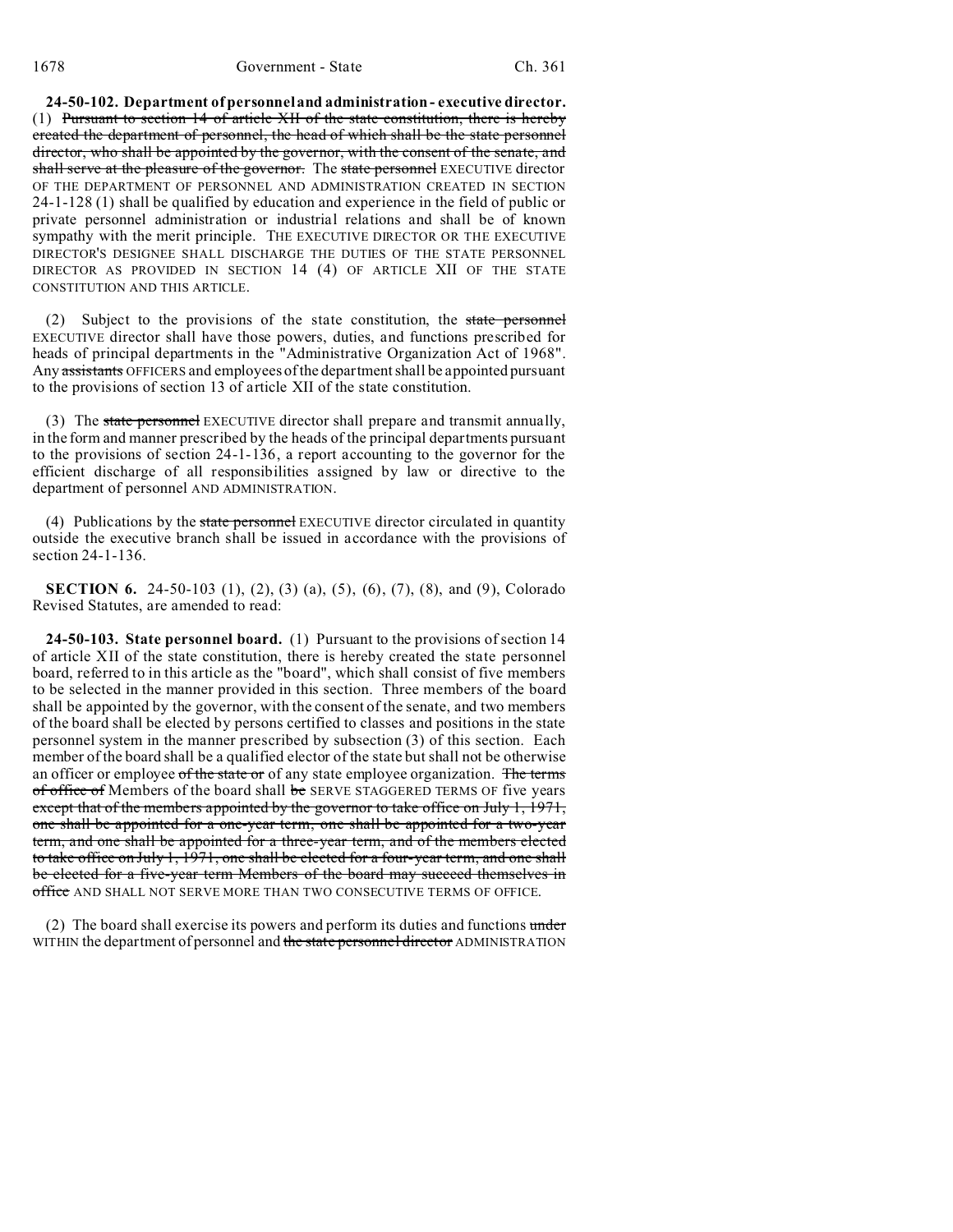as if the same were transferred to the department by a **type 1** transfer, as such transfer is defined in the "Administrative Organization Act of 1968", article 1 of this title.

(3) (a) In the year  $1975$  YEAR 2005 and every fifth year thereafter and in the year 1976 YEAR 2006 and every fifth year thereafter, an election shall be held for a member of the board in the manner provided in this subsection (3).

(5) Any member of the board may be removed by the governor for willful misconduct in office, for willful failure or inability to perform his OR HER duties, including, but not limited to, failure to attend three consecutive regular board meetings, for OR final conviction of a felony or of any other offense involving moral turpitude, or by reason of permanent disability interfering with the performance of his duties AS SPECIFIED IN LAW. Removal shall be subject to judicial review.

(6) An action of the state personnel director or an appointing authority which THAT is appealable to the board pursuant to this article or the state constitution may be reversed or modified on appeal to the board only if at least three members of the board find the action to have been arbitrary, capricious, or contrary to rule or law. Unless otherwise limited by this article or the state constitution, a decision of the board shall be subject to review pursuant to section 24-50-125.4. IF THE DECISION APPEALED TO THE BOARD IS MODIFIED OR REVERSED BASED ONLY ON THE FAILURE TO SATISFY PROCEDURAL REQUIREMENTS, THE REMEDY SHALL BE LIMITED TO PLACING THE EMPLOYEE IN THE SAME SITUATION HE OR SHE WOULD HAVE BEEN IN IF THE PROCEDURAL REQUIREMENTS HAD BEEN SATISFIED. NOTWITHSTANDING THE PROVISIONS OF THIS SUBSECTION (6), RECOVERIES FOR IMPROPER PERSONNEL ACTIONS ARE PERMITTED UNDER SECTION 24-50-125.5.

(7) The board may employ AUTHORIZE administrative law judges, who shall be lawyers with at least five years' experience, TO CONDUCT HEARINGS ON ANY MATTER WITHIN THE JURISDICTION OF THE BOARD UPON TERMS and CONDITIONS DETERMINED BY THE BOARD AND SUBJECT TO THE PROVISIONS OF ARTICLE 4 OF THIS TITLE. THE BOARD shall employ such personnel as may be necessary for the performance of its duties, including an administrator who shall serve as secretary to the board with such duties as the board may assign. Funds for these purposes shall be appropriated by the general assembly.

(8) Members of the board shall be compensated at the rate of seventy-five dollars per day for each day in which they are actually engaged in the performance of their duties plus reimbursement for actual and necessary expenses incurred in the performance of their duties. The board shall meet as often as necessary to conduct its business. The board shall elect a chairman CHAIR and a vice-chairman VICE-CHAIR, one of whom shall be a gubernatorial appointee, from among its members. Meetings shall be called by the chairman CHAIR or a majority of the board. All members of the board shall be given reasonable notice of all meetings, and three members of the board shall constitute a quorum for the transaction of business. The affirmative vote of at least three members of the board shall be necessary to reverse or modify any action of the state personnel director or appointing authority.

(9) The board and any political subdivision of the state may contract for the furnishing of personnel services by the department of personnel to such subdivision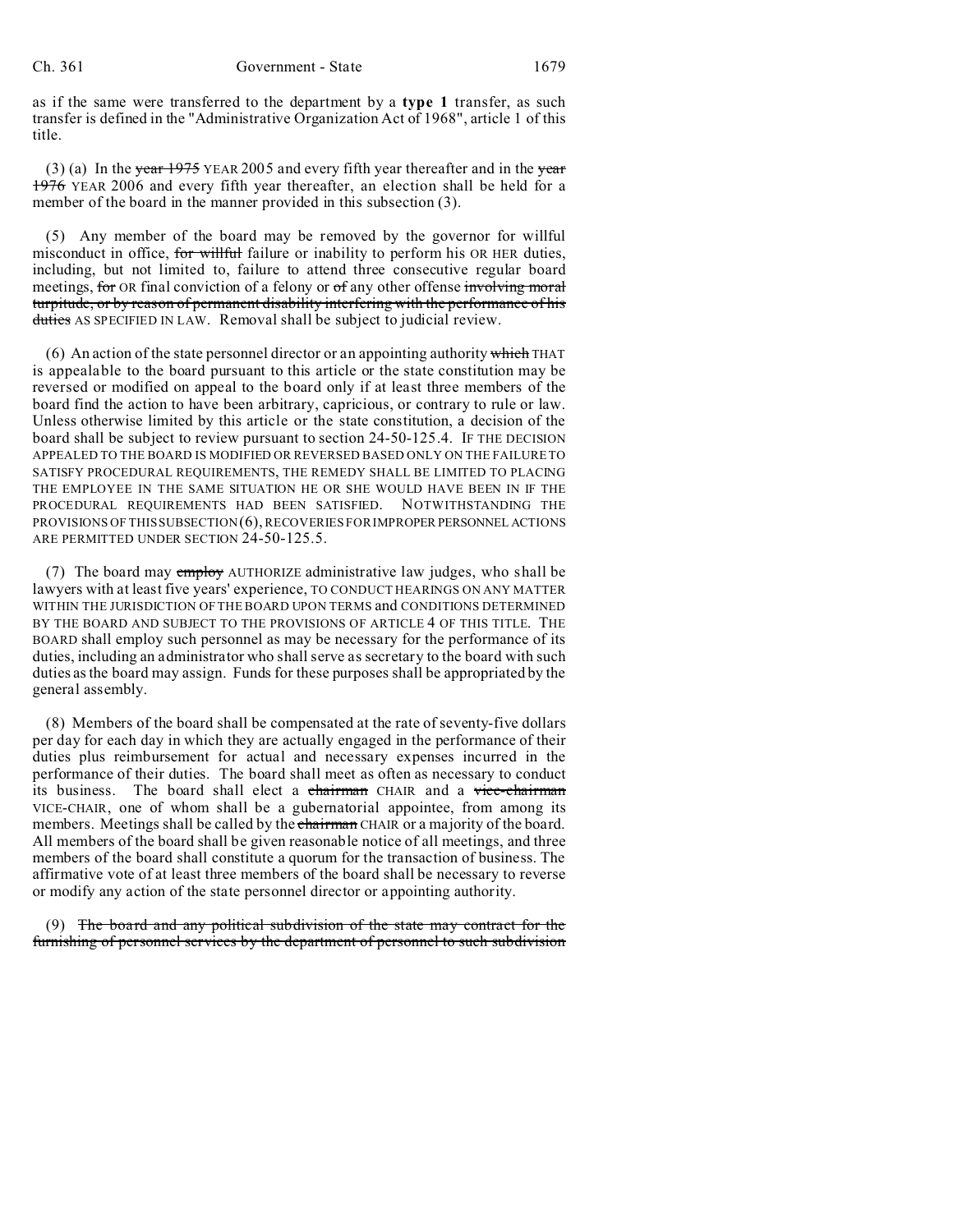ANY DEPARTMENT OR INSTITUTION OF HIGHER EDUCATION MAY ENTER INTO AGREEMENTS TO PROVIDE OR OBTAIN PERSONNEL TO OR FROM ANY POLITICAL SUBDIVISION OF THE STATE.

**SECTION 7.** 24-50-103.5 (1) and (3) (a), the introductory portion to 24-50-103.5 (3) (b), and 24-50-103.5 (3) (b) (I) and (3) (b) (III), Colorado Revised Statutes, are amended to read:

**24-50-103.5. Department of personnel and administration - review.** (1) The general assembly finds that state government actions have produced a substantial increase in numbers of agencies, growth of programs, and proliferation of rules, and regulations and that the whole process developed without sufficient legislative oversight, regulatory accountability, or a system of checks and balances. The general assembly further finds that by establishing a system for review, it will be in a better position to evaluate the need for modification of the department of personnel referred to in this section as the "department" AND ADMINISTRATION, and for modification of the rules and regulations of the board AND THE STATE PERSONNEL DIRECTOR.

(3) (a) Committees of reference in each house of the general assembly shall hold public hearings, receiving testimony from the public, the state personnel director, and the chairman CHAIR of the board. and in such a hearing IN THE HEARINGS, the department OF PERSONNEL AND ADMINISTRATION and the board shall have the burden of demonstrating the extent to which a change in the administration, rules, and regulations or operations of the department or the board may increase the efficiency of administration or operation of the department or the board.

(b) In such THE hearing, the committee shall take into consideration the following factors, among others:

(I) The extent to which the department OF PERSONNEL AND ADMINISTRATION and the board have operated in the public interest and economy, and the extent to which their operations have been impeded or enhanced by existing statutes, RULES, POLICIES, PRACTICES, procedures, and any other circumstances, including budgetary, resource, and personnel matters;

(III) The extent to which the board has AND THE STATE PERSONNEL DIRECTOR HAVE adopted rules, and regulations POLICIES, procedures, or practices which THAT enhance or impede the efficiency or economy of state government;

**SECTION 8.** 24-50-104 (1) (a) (II) and (1) (c) (I), the introductory portion to 24-50-104 (1) (c) (II), and 24-50-104 (1) (c) (IV), (1) (c.5) (IV), (1) (g), (1) (h), (5), (7) (b), and (7) (c), Colorado Revised Statutes, are amended to read:

**24-50-104. Job evaluation and compensation - repeal.** (1) **Total compensation philosophy.** (a) (II) The state personnel director shall establish technically and professionally sound survey methodologies to assess prevailing total compensation practices, levels, and costs. Except as provided in subparagraph (III) of this paragraph (a), for purposes of this paragraph (a), to determine and maintain salaries, state contributions for group benefit plans, and performance awards that are comparable to public and private employment, the state personnel director shall annually review the results of appropriate surveys by public or private organizations,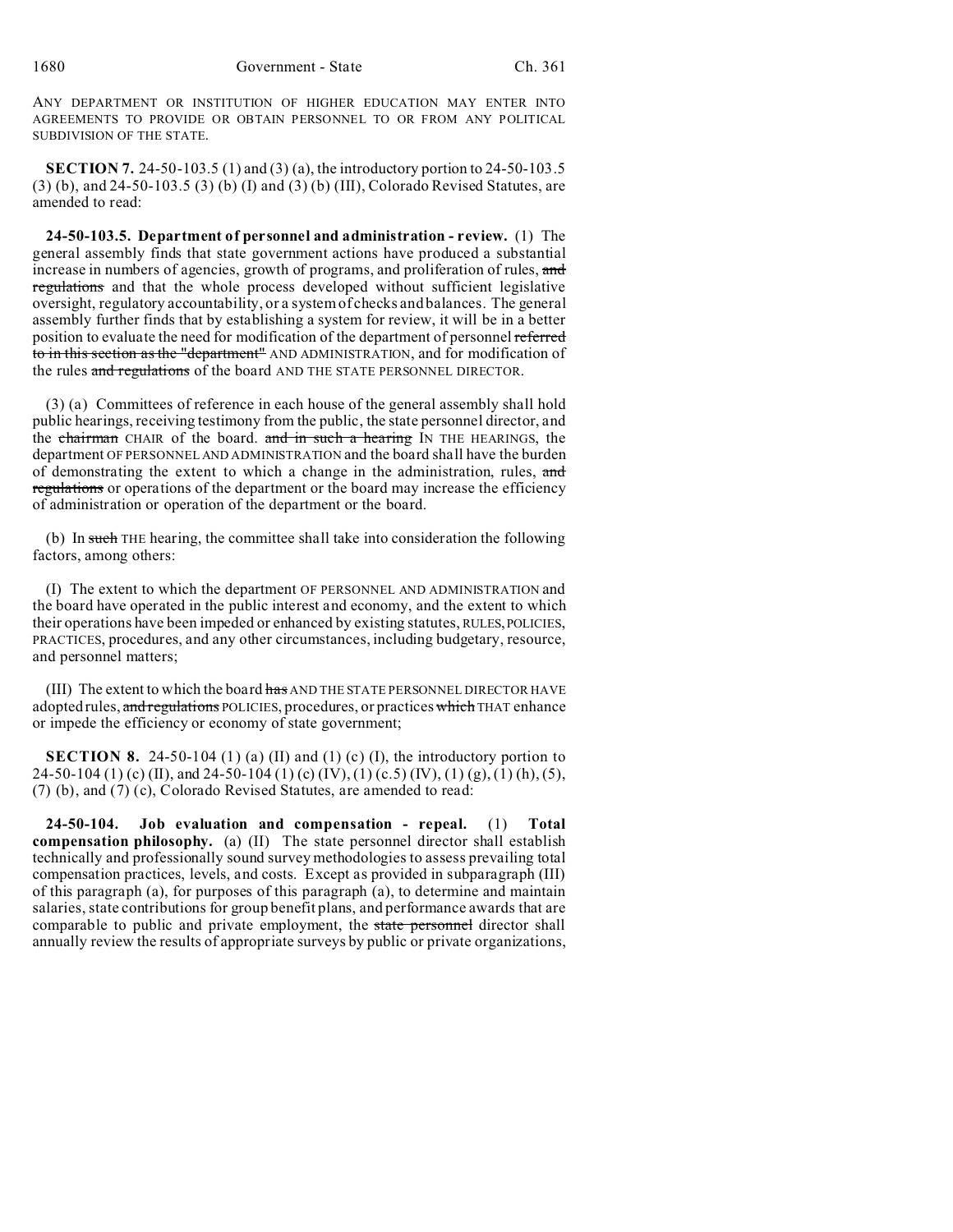including surveys by the state personnel director. Any surveys provided on a confidential basis shall not be revealed except to the state auditor's office and the private firm conducting the audit required in paragraph (b) of subsection (4) of this section. The state personnel director shall adopt appropriate procedures RULES IN ACCORDANCE WITH ARTICLE 4 OF THIS TITLE AND ESTABLISH DIRECTIVES to determine and maintain other elements of total compensation, including the payment of incentive awards to employees in the state personnel system. The state personnel director's review and determination of total compensation practices shall not be subject to appeal except as otherwise authorized by law or state personnel director procedures RULES.

(c) (I) Based on a system of performance management and evaluation, the state personnel director shall adopt procedures RULES IN ACCORDANCE WITH ARTICLE 4 OF THIS TITLE for periodic salary increases for employees in the state personnel system based on performance.

(II) The department of personnel AND ADMINISTRATION shall develop guidelines ESTABLISH DIRECTIVES and coordinate a performance system pursuant to the provisions of subparagraph (I) of this paragraph (c) that:

(IV) The state personnel director may authorize state departments and institutions of higher education to establish a program for the particular state department or institution to implement the performance system prepared by the department of personnel AND ADMINISTRATION in accordance with the provisions of this paragraph (c). The state personnel director shall encourage state departments and institutions of higher education to implement performance evaluations of employees that are as objective as possible and that, as soon as possible and wherever feasible, include an assessment from multiple sources of each employee's performance. Such sources shall include, where applicable, the employee's self-assessment, the employee's superiors, subordinates, peers, and any other applicable sources of an employee's performance. The state personnel director shall adopt procedures RULES IN ACCORDANCE WITH ARTICLE 4 OF THIS TITLE AND ESTABLISH DIRECTIVES to establish CREATE a process to resolve employee disputes related to performance evaluations that do not result in corrective or disciplinary action against the employee. Each program established by a state department or institution of higher education pursuant to this subparagraph (IV) shall be subject to the director's approval. Except as provided in paragraph (d) of subsection (5) of this section, salaries may be increased or left unchanged subject to available appropriations for the performance system; except that no annual increase shall be guaranteed.

 $(c.5)$  (IV) The state personnel director shall adopt procedures RULES IN ACCORDANCE WITH ARTICLE 4 OF THIS TITLE AND ESTABLISH DIRECTIVES for the implementation of the provisions of this paragraph (c.5). Nothing in this paragraph  $(c.5)$  shall be construed to limit the ability of the state personnel director to provide for additional sanctions for noncompliance with the provisions of this paragraph (c.5).

(g) Benefits shall include insurance, retirement, and leaves of absence with or without pay and may include jury duty, military duty, or educational leaves. The state personnel director shall prescribe procedures ADOPT RULES IN ACCORDANCE WITH ARTICLE 4 OF THIS TITLE AND ESTABLISH DIRECTIVES for the types, amounts, and conditions for all leave benefits that are typically consistent with prevailing practices,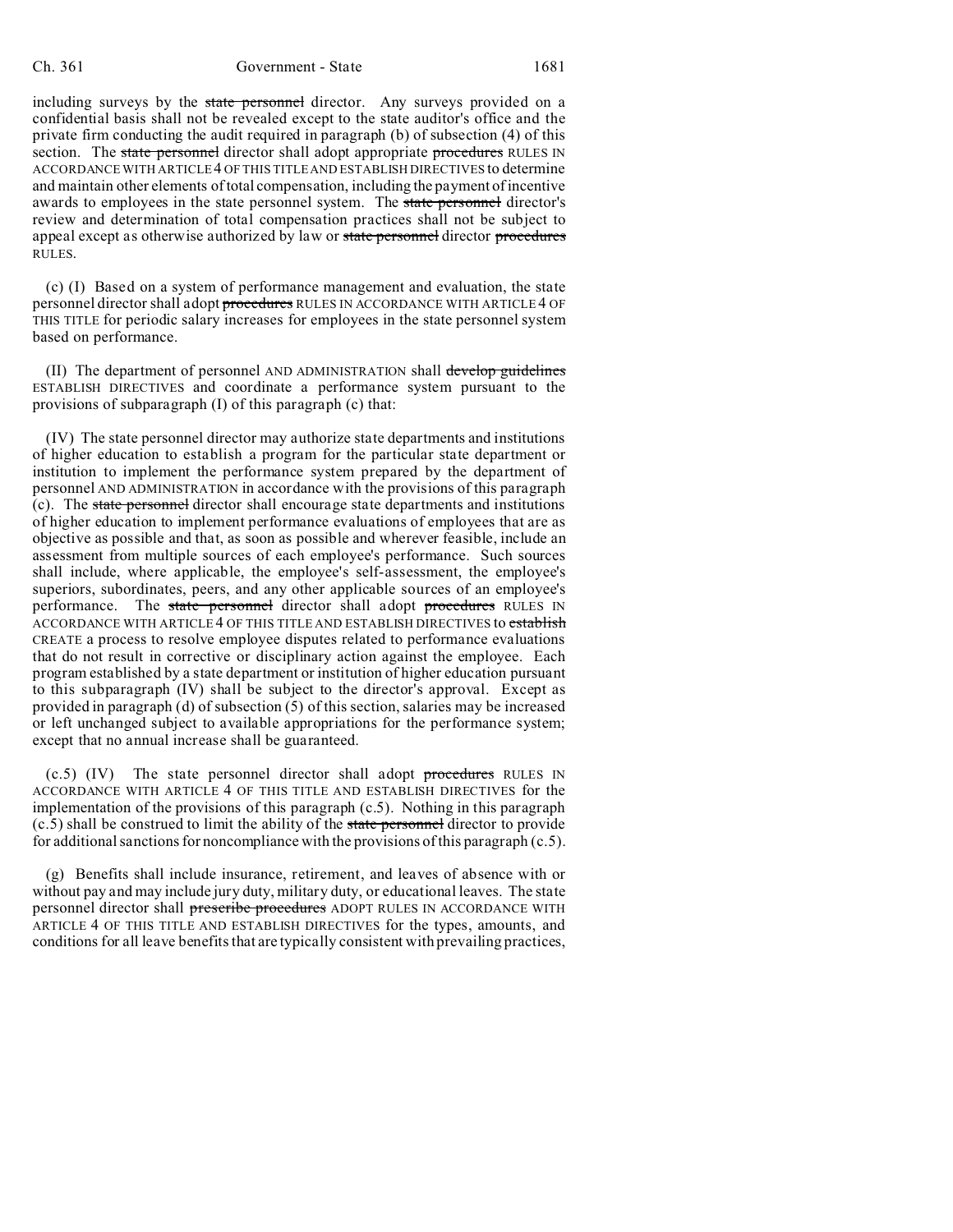subject to the provisions governing the benefits provided in subsection (7) of this section. The general assembly shall approve any changes to leave benefits granted by statute before such changes are implemented. The state personnel director shall prescribe by procedure any nonstatutory benefits BY RULE PROMULGATED IN ACCORDANCE WITH ARTICLE 4 OF THIS TITLE.

(h) The state personnel director may, following consultation with the state auditor and consistent with article III and sections 13, 14, and 15 of article XII of the state constitution, establish special procedures for classifying ADOPT RULES IN ACCORDANCE WITH ARTICLE 4 OF THIS TITLE AND ESTABLISH DIRECTIVES FOR those employees of the state auditor's office who are within the state personnel system in order to THAT take into consideration the special situations, circumstances, and duties unique to such employees. Such special procedures shall incorporate the directives, requirements, and elements of sections 13, 14, and 15 of article XII of the state constitution, including, but not limited to, the grading and compensation of persons in the state personnel system according to standards of efficient service that are the same for all persons having like duties.

(5) **Pay plans.** (a) The state personnel director shall establish pay plans AND PAY RANGES as technically and professionally necessary. and THE DIRECTOR shall establish any procedures and directives ADOPT RULES IN ACCORDANCE WITH ARTICLE 4 OF THIS TITLE AND ESTABLISH DIRECTIVES THAT ARE required to implement the state's prevailing total compensation philosophy as defined in subsection (1) of this section.

(b) No employee in any pay plan may exceed an established maximum salary amount for such plan, except as provided in paragraph (e) of subsection (1) of this section. The maximum monthly salary for any employee whose position is assigned to a nonmedical pay plan in effect prior to July 1, 1991, shall be calculated based on the 1991 maximum of five thousand seven hundred ninety-four dollars, plus the subsequent adjustments made under this paragraph (b) since July 1, 1991; except that classes in the medical pay plan requiring licensure as a physician or dentist shall be subject to a maximum monthly salary calculated on the basis of the 1991 maximum of seven thousand eight hundred twelve dollars, plus the subsequent adjustments made under this paragraph (b) since July 1, 1991. Such amounts shall be adjusted by the state personnel director in accordance with the change in the consumer price index for the Denver-Boulder metropolitan statistical area for the preceding calendar year or the percentage increase in state general fund appropriations in relation to such appropriations for the preceding fiscal year, whichever is less. The maximum monthly salary for the senior executive service plan shall not exceed the maximum monthly salary of any nonmedical pay plan by more than twenty-five percent.

(c) The senior executive service shall be limited to one hundred twenty-five positions. The state personnel director shall establish criteria for inclusion in the senior executive service and shall review each nominated position before it is placed in the pay plan for the senior executive service. The head of the department or agency or state auditor for employees of the state auditor's office shall make appointments to the senior executive service based on competitive selection and is responsible for the management of the employees in such plan. Any person in the senior executive service shall have no right to a position outside of the senior executive service.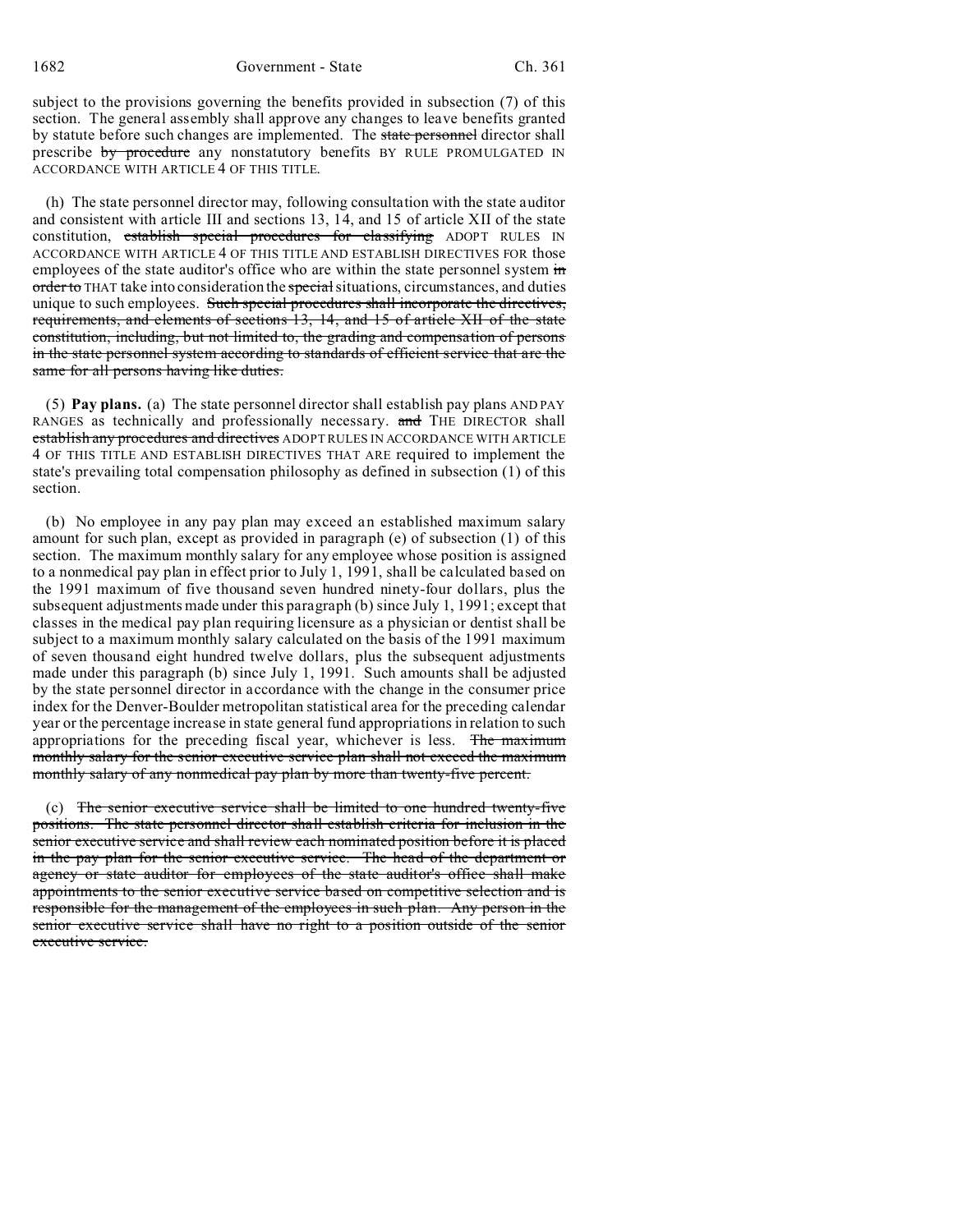(d) In the MEDICAL pay plans for medical and the senior executive service PLAN, there shall be no anniversary-based merit increases. The salaries in such pay plans THE MEDICAL PAY PLAN shall be based on the negotiation of an annual contract between the employee and the department head or the state auditor, when appropriate PRESIDENT OF AN INSTITUTION OF HIGHER EDUCATION, and the amount of such THE salaries may increase, decrease, or remain unchanged from year to year. Any employee dismissed for failure to perform under such THE contract may only appeal directly to the state personnel board.

(7) **Leaves.** (b) The procedures RULES of the state personnel director, WHICH SHALL BE ADOPTED IN ACCORDANCE WITH ARTICLE 4 OF THIS TITLE, shall provide that no more than two days of paid leave per fiscal year shall be granted for organ, tissue, or bone marrow donation for transplants. Such leave may not be accumulated.

(c) The state personnel director may establish procedures ADOPT RULES IN ACCORDANCE WITH ARTICLE 4 OF THIS TITLE AND ESTABLISH DIRECTIVES to allow the transfer of annual leave between employees when one employee, or an immediate family member of such employee, experiences a catastrophic, life threatening health condition. The recipient of any annual leave shall have a minimum of one year of state service and exhausted all accrued annual and sick leave.

**SECTION 9.** 24-50-112.5 (1), (2) (b), (3), (4) (c), (5) (b), and (6), Colorado Revised Statutes, are amended to read:

**24-50-112.5. Selection system.** (1) (a) The state personnel director shall establish procedures and directives ADOPT RULES IN ACCORDANCE WITH ARTICLE 4 OF THIS TITLE AND ESTABLISH DIRECTIVES THAT ARE necessary to implement a merit-based statewide selection system to be used uniformly by all principal departments Such procedures and directives AND INSTITUTIONS OF HIGHER EDUCATION. THE RULES AND DIRECTIVES shall include, but are not limited to, procedures for acceptance of applications, job qualification standards for candidates, extension of eligible lists, and examination development and administration standards.

(b) Appointments and promotions to positions IN THE STATE PERSONNEL SYSTEM shall be based on job-related knowledge, skills, abilities, competencies, behaviors, and quality of performance as demonstrated by fair, and open, competitive examinations AND OBJECTIVE COMPARATIVE ASSESSMENT PROCESSES. Selections shall be made without regard to race, color, creed, religion, national origin, ancestry, age, or political affiliation and without regard to sex, AGE, or disability except as otherwise **provided** PERMITTED by law.

(c) A CERTIFIED EMPLOYEE SHALL RESIDE IN THE UNITED STATES, AND SHALL RESIDE IN THE STATE UNLESS:

(I) THE POSITION IS IN AN INSTITUTION OF HIGHER EDUCATION AND IS FUNDED THROUGH RESEARCH GRANTS OR FEDERAL FUNDS;

(II) THE POSITION IS FOR A PERSON TO PERFORM FIELD AUDITS OUTSIDE THE STATE; OR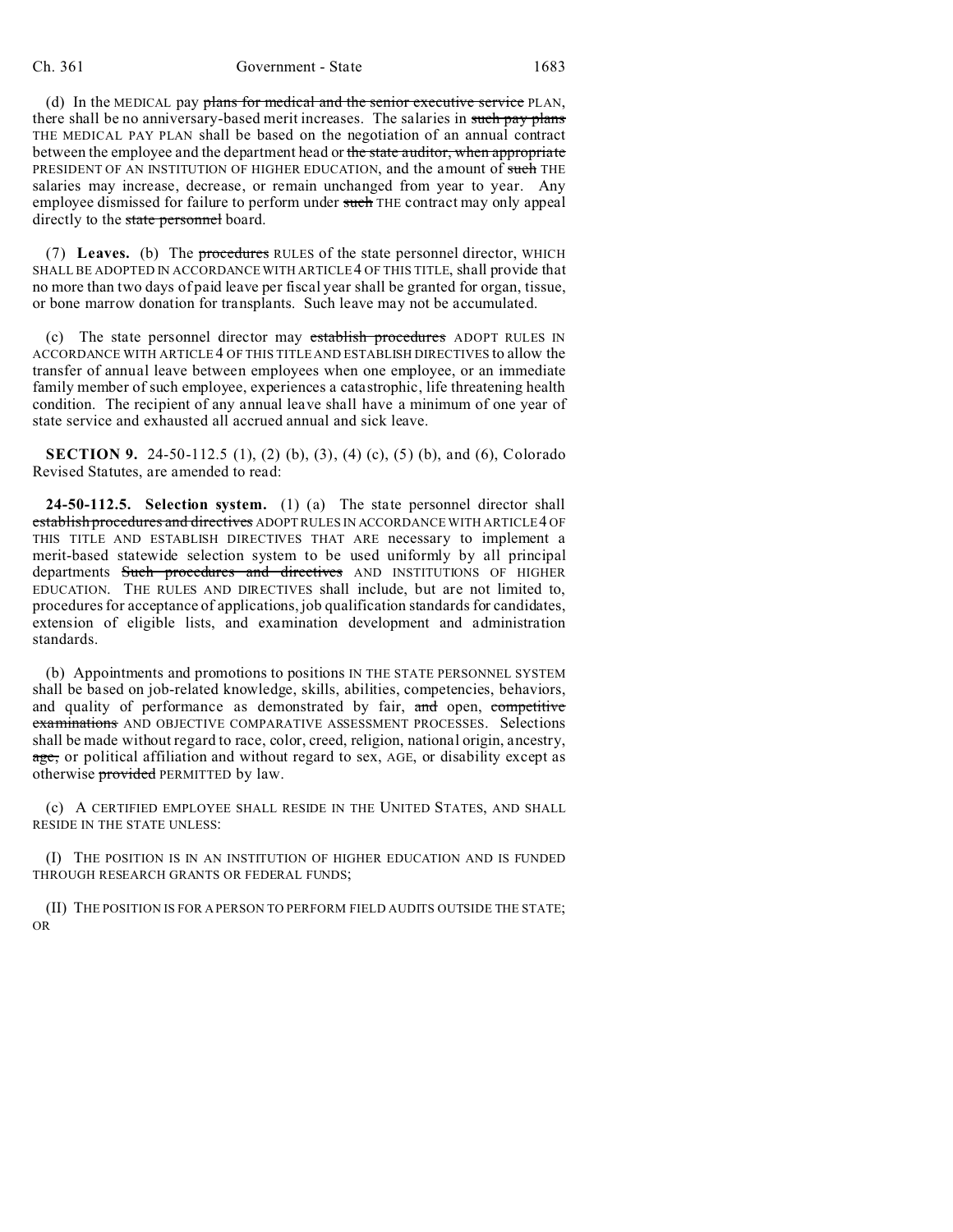(III) THE STATE PERSONNEL DIRECTOR DETERMINES THAT, UNDER THE CIRCUMSTANCES, THE USE OF A RESIDENT WOULD BE IMPRACTICAL OR WOULD OTHERWISE PREVENT ACCOMPLISHMENT OF THE WORK.

(2) **Employment lists.** (b) Candidates receiving a final passing score APPLICANTS DETERMINED TO BE MOST QUALIFIED at the completion of the examination COMPARATIVE ASSESSMENT process shall be RANKED AND placed on an eligible list. and ranked. Qualified candidates APPLICANTS shall receive veterans' preference as prescribed by section 15 of article XII of the state constitution. The person to be appointed to any position under the state personnel system shall be one of the three SIX MOST QUALIFIED persons ranking highest on REFERRED FROM the eligible list or such lesser number as qualify. The duration of an eligible list shall be six months but may be extended by the state personnel director.

(3) **Comparative assessment of qualifications.** (a) Examinations COMPARATIVE ASSESSMENTS OF QUALIFICATIONS shall be FAIR, OPEN,ANDOBJECTIVE AND based on specific job-related knowledge, skills, abilities, behaviors, and other competencies. Examinations ASSESSMENTS shall be conducted as needed. Only qualified applicants shall be included in the examination ASSESSMENT process. Applicants shall not be rejected solely because they do not have the education required, except where education is a prerequisite for a profession or is required by law. Where education is not a prerequisite or is not required by law, an applicant's experience shall be considered.

Promotional examinations ASSESSMENTS shall be limited to qualified employees, including persons on reemployment lists. Performance evaluations may be utilized USED as part of a promotional examination ASSESSMENT plan.

(4) **Appeals.** (c) The state personnel director shall establish a process for timely resolving appeals within the ninety-day period and criteria for advisory panel selection and service. The **board** DIRECTOR shall establish rules IN ACCORDANCE WITH ARTICLE 4 OF THIS TITLE for certification of a person to a position when an appeal is pending relative to the selection and examination ASSESSMENT process for that position.

(5) **Appointments.** (b) The board shall establish probationary periods for all persons who are initially appointed or promoted into a different position CLASS or who are in a position CLASS reallocated to a higher pay grade. The probationary period shall not exceed twelve months for any class. or position. The person shall be certified to such THE class or position after satisfactory completion of any probationary period as demonstrated by performance evaluations. Unsatisfactory performance shall be grounds for dismissal of the person by the appointing authority during such THE probationary period without right of appeal. Any certified employee who is promoted to a different class or position and who fails to perform satisfactorily during the probationary period shall be reverted to  $\alpha$  position in the former certified class or be disciplined.

(6) **State auditor's employees.** The state personnel director may, following consultation with the state auditor and consistent with the principles of separation of powers, establish special procedures ADOPT RULES IN ACCORDANCE WITH ARTICLE 4 OF THIS TITLE AND ESTABLISH DIRECTIVES governing appointment and promotion of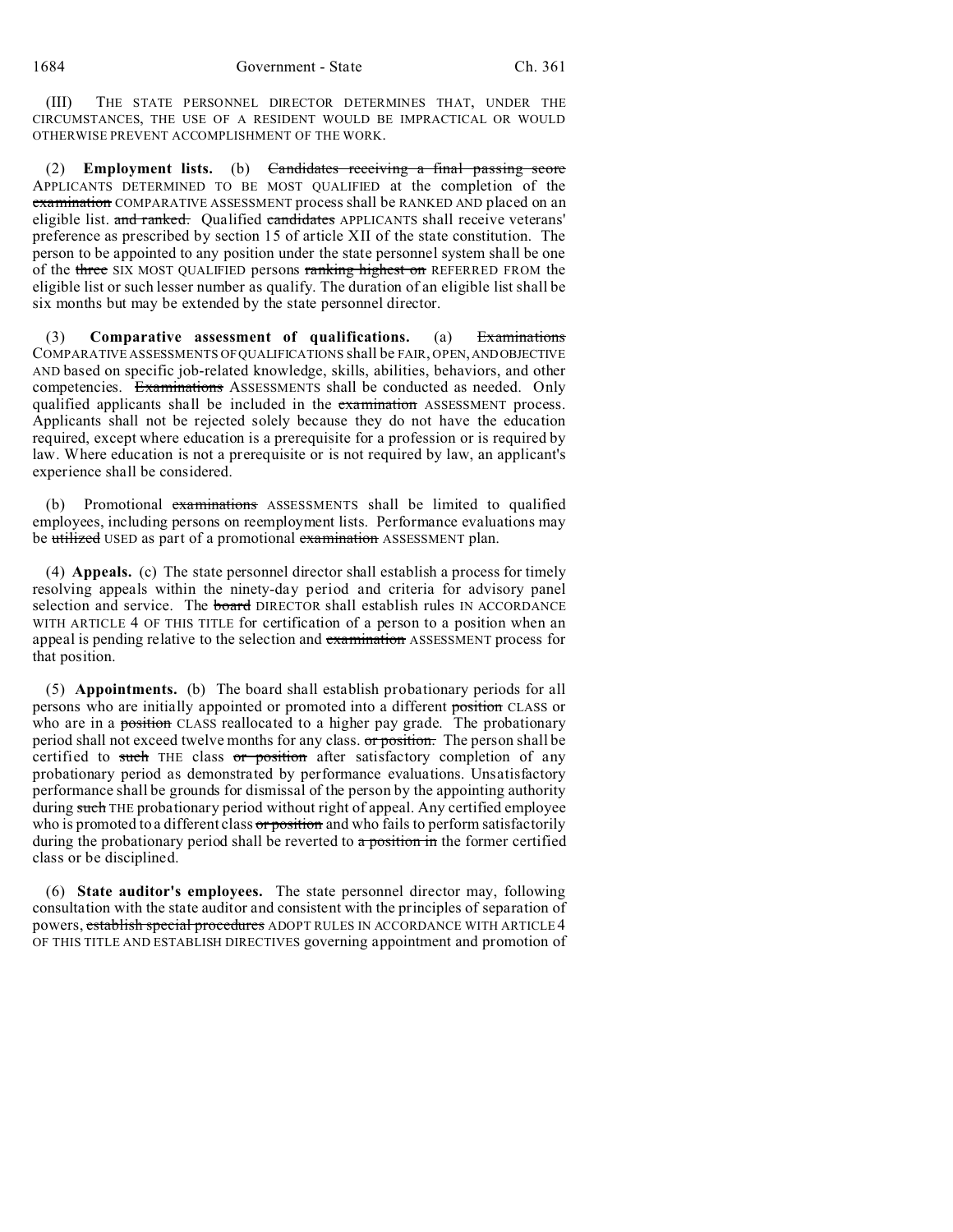CERTIFIED employees of the state auditor's office. The procedures RULES AND DIRECTIVES shall address the special situations, circumstances, and duties unique to CERTIFIED employees of the state auditor's office. All procedures THE RULES AND DIRECTIVES shall be consistent with sections 13, 14, and 15 of article XII of the state constitution.

**SECTION 10.** 24-50-114 (1), (2), (4), and (5), Colorado Revised Statutes, are amended to read:

**24-50-114. Temporary appointments - term - tenure.** (1) Pending the availability of an eligible list, determined by the state personnel director to be appropriate for a class, the AN appointing authority with the prior approval of the state personnel director may fill a vacancy for a permanent position by temporary appointment of a qualified, certified employee in accordance with the promotional policy established by the board. In the absence of such an eligible employee, temporary appointments of qualified persons may be made OR A QUALIFIED PERSON from without OUTSIDE the state personnel system. Such Temporary appointments shall not exceed six months in length TWO HUNDRED SEVENTY CONSECUTIVE CALENDAR DAYS IN A TWELVE-MONTH PERIOD COMMENCING ON THE DATE OF THE APPOINTMENT, except for personal services contracts as permitted by part 5 of this article. If the vacancy is for a permanent position, An eligible list FOR THE POSITION shall be established within the six-month period THREE MONTHS following the INITIAL HIRE DATE OF THE TEMPORARY appointment. IN NO EVENT SHALL A PERMANENT POSITION BE FILLED THROUGH A SUCCESSION OF TEMPORARY EMPLOYEES.

(2) The state personnel director may, by rule ADOPTED IN ACCORDANCE WITH ARTICLE 4 OF THIS TITLE, authorize principal department heads and presidents of colleges and universities INSTITUTIONS OF HIGHER EDUCATION to employ persons from outside the state personnel system on a temporary basis while an eligible list is being provided or in emergency, or seasonable SEASONAL, OR OTHER situations nonpermanent in nature, but in each case the period of employment shall not exceed six months TWO HUNDRED SEVENTY CONSECUTIVE CALENDAR DAYS IN A TWELVE-MONTH PERIOD COMMENCING ON THE DATE OF THE APPOINTMENT, except for personal services contracts as permitted by part 5 of this article. THE DIRECTOR SHALL ADOPT RULES IN ACCORDANCE WITH ARTICLE 4 OF THIS TITLE REGARDING THE APPOINTMENT OF PERMANENT, PART-TIME EMPLOYEES TO PERFORM SERVICES THAT ARE SEASONAL OR OTHERWISE ANNUALLY RECURRING.

(4) In case of emergency threatening the public health, welfare, or safety, a temporary appointment may be made without prior approval of the state personnel director, but such appointment may not continue without such approval for more than fifteen days.

(5) Except as provided in subsection (4) of this section, the prior approval of all temporary appointments to permanent positions shall be obtained from the state personnel director before such temporary appointments are made. The director may not delegate the authority to approve such temporary appointments. If any such appointment is made before the prior approval of the director is obtained, the appointment shall be considered void from the beginning and the person appointed to such position shall be immediately terminated.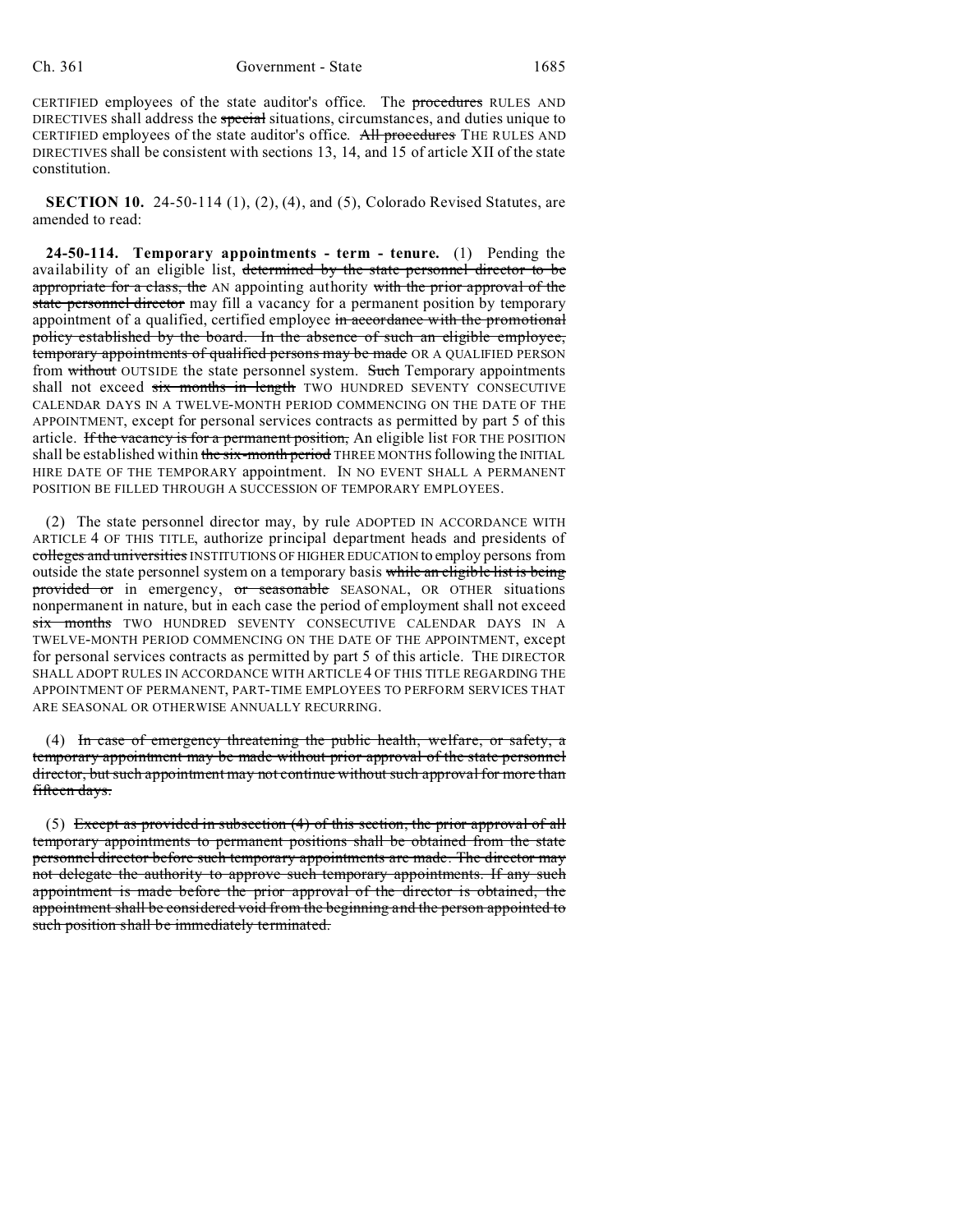**SECTION 11.** 24-50-116, Colorado Revised Statutes, is amended to read:

**24-50-116. Standards of performance and conduct.** Each employee shall perform his OR HER duties and conduct himself OR HERSELF in accordance with generally accepted standards and with specific standards prescribed by law, rule of the board STATE PERSONNEL DIRECTOR, or any THE appointing authority. FOR PURPOSES OF SECTION 13 (8) OF ARTICLE XII OF THE STATE CONSTITUTION AND THIS PART 1, "EFFICIENT SERVICE" AND "PERFORMANCE" SHALL HAVE THE SAME MEANING.

**SECTION 12.** 24-50-117, Colorado Revised Statutes, is amended to read:

**24-50-117. Prohibited activities of employees.** No employee shall engage in any employment or activity which THAT creates a conflict of interest with his OR HER duties as a state employee. The board shall promulgate general rules IN ACCORDANCE WITH ARTICLE 4 OF THIS TITLE on incompatible activities, conflicts of interest, and employment outside the normal course of duties of state employees.

**SECTION 13.** Part 1 of article 50 of title 24, Colorado Revised Statutes, is amended BY THE ADDITION OF A NEW SECTION to read:

**24-50-123.5. Separation for cause.** EMPLOYEES IN THE STATE PERSONNEL SYSTEM MAY BE SEPARATED FOR CAUSE PURSUANT TO SECTION 13 (8) OF ARTICLE XII OF THE STATE CONSTITUTION THROUGH EITHER A REDUCTION IN FORCE IN ACCORDANCE WITH SECTION 24-50-124 OR A DISCIPLINARY PROCEEDING IN ACCORDANCE WITH SECTION 24-50-125.

**SECTION 14.** 24-50-124 (1), Colorado Revised Statutes, is amended, and the said 24-50-124 is further amended BY THE ADDITION OF A NEW SUBSECTION CONTAINING RELOCATED PROVISIONS, WITH AMENDMENTS, to read:

**24-50-124. Reduction in force - retention rights - voluntary separation incentives.** (1) When certified employees are separated from state service due to lack of work, lack of funds, or reorganization, they shall be separated or demoted according to procedures established by rule Such procedure ADOPTED BY THE BOARD IN ACCORDANCE WITH ARTICLE 4 OF THIS TITLE. THE PROCEDURES shall require that ORDINARY ATTRITION AND VACANT POSITIONS BE TAKEN INTO ACCOUNT BEFORE EMPLOYEES ARE DISPLACED AND THAT consideration be given to performance evaluations of the employees and seniority within the total state service Such STATE PERSONNEL SYSTEM AS WELL AS ANY OTHER STATE SERVICE. THE employees shall have retention rights throughout the principal department in which they are employed unless the head of the department requests, and the board approves, in advance, limitation of retention rights to major divisions, MAJOR GEOGRAPHIC REGIONS, institutions, or colleges within the principal department. CERTIFIED EMPLOYEES HIRED ON OR AFTER JULY 1, 2005, WITH FEWER THAN FIVE YEARS OF STATE SERVICE SHALL HAVE RETENTION RIGHTS ONLY WITH RESPECT TO VACANT POSITIONS AND POSITIONS OCCUPIED BY PROBATIONARY EMPLOYEES.

(3) **[Formerly 24-50-208]** The state personnel director may adopt procedures establishing a program for RULES IN ACCORDANCE WITH ARTICLE 4 OF THIS TITLE AUTHORIZING voluntary separation incentives available to all state employees in lieu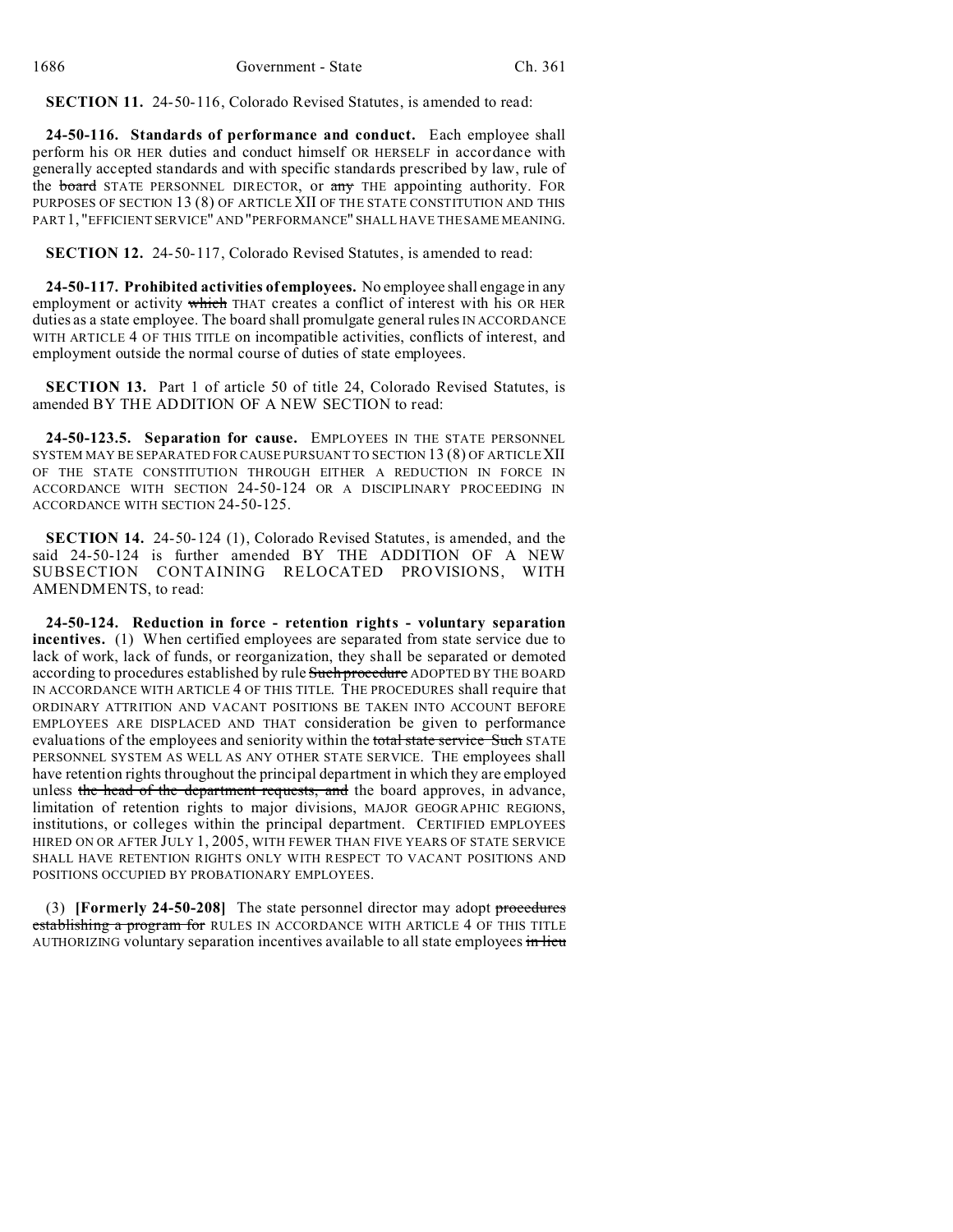of layoffs based on a determination by the head of a principal department or institution of higher education that the program is necessitated by a shortage of work, shortage INCENTIVES ARE NECESSARY BECAUSE OF LACK OF WORK, LACK of funds, or a reorganization, Any program established pursuant to this section SUBJECT TO AMOUNTS AUTHORIZED BY THE STATE PERSONNEL DIRECTOR FOR THE INCENTIVES. THE RULES shall not conflict with laws OR rules or procedures governing the state personnel system or the public employees' retirement association. A voluntary separation incentive shall not be considered a perquisite for purposes of section 24-30-202 (22).

**SECTION 15.** 24-50-125 (1), (2), (3), (4), (5), and (7), Colorado Revised Statutes, are amended, and the said 24-50-125 is further amended BY THE ADDITION OF A NEW SUBSECTION, to read:

**24-50-125. Disciplinary proceedings - appeals - hearings - procedure.** (1) PURSUANT TO SECTION 13 (8) OF ARTICLE XII OF THE STATE CONSTITUTION, a person certified to any class or position in the state personnel system EMPLOYEE may be dismissed, suspended, or otherwise disciplined by the appointing authority upon written findings of failure to comply with standards of efficient service or competence or for PERFORM, willful misconduct, willful failure or inability to perform his duties, or final conviction of a felony or any other offense which involves moral turpitude, or written charges thereof may be filed by any person with the appointing authority, which shall be promptly determined SPECIFIED IN LAW. In considering the conviction of a crime, the board shall be governed by the provisions of section 24-5-101. FOR PURPOSES OF THIS SECTION, A CONVICTION IS NOT FINAL UNTIL JUDICIAL REVIEW OF THE CONVICTION IS FINAL AND THE CONVICTION IS UPHELD OR THE TIME FOR SEEKING JUDICIAL REVIEW OF THE CONVICTION HAS ELAPSED.

(1.5) PRIOR TO MAKING A FINAL DECISION TO DISCIPLINE A CERTIFIED EMPLOYEE, THE APPOINTING AUTHORITY OR THE APPOINTING AUTHORITY'SDESIGNEE SHALL MEET WITH THE EMPLOYEE TO PRESENT INFORMATION PERTAINING TO THE REASON FOR THE POTENTIAL DISCIPLINARY ACTION, DISCLOSE THE SOURCE OF THE INFORMATION UNLESS PROHIBITED BY LAW, AND PROVIDE THE EMPLOYEE AN OPPORTUNITY TO RESPOND. IN ORDER TO ENSURE A FAIR DETERMINATION, THE APPOINTING AUTHORITY MAY REFER THE MATTER TO ANOTHER APPOINTING AUTHORITY IN THE SAME DEPARTMENT OR INSTITUTION OF HIGHER EDUCATION FOR RESOLUTION. DURING THE MEETING REQUIRED BY THIS SUBSECTION  $(1.5)$ , the appointing authority and the EMPLOYEE SHALL BE ALLOWED TO HAVE ONE INDIVIDUAL OF THEIR CHOOSING PRESENT AT THE MEETING. STATEMENTS MADE DURING THE MEETING SHALL NOT BE PRIVILEGED COMMUNICATIONS.

(2) Any certified employee disciplined under subsection (1) of this section shall be notified IN WRITING by the appointing authority, by certified letter OR HAND DELIVERY, no later than five days following the effective date of the action, of the action taken, the specific charges giving rise to such action, and the employee's right of appeal to the board. A copy of such notification shall also be sent to the board. THE NOTICE SHALL INCLUDE A STATEMENT SETTING FORTH THE TIME LIMIT FOR FILING AN APPEAL WITH THE BOARD, THE ADDRESS OF THE BOARD, THE REQUIREMENT THAT THE APPEAL BE IN WRITING, AND THE AVAILABILITY OF ANY STANDARD APPEAL FORM. Upon failure of the appointing authority to  $s\sigma$  notify the employee IN ACCORDANCE WITH THIS SUBSECTION  $(2)$ , the employee shall be compensated in full for the five-day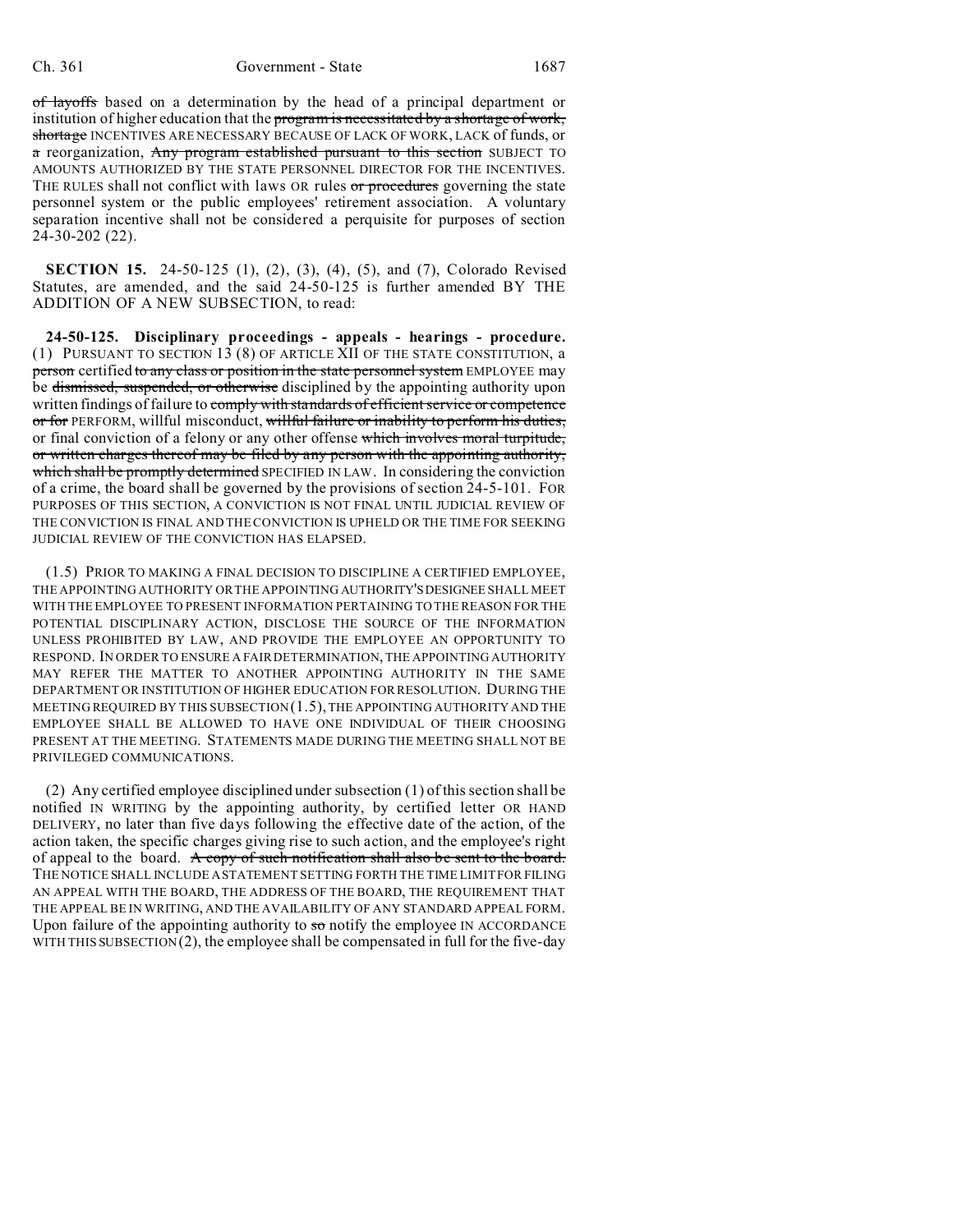period and until proper notification is received.

(3) Within ten days after the receipt of the notification required by subsection (2) of this section, WITHIN TEN DAYS OF ANY OTHER ACTION THAT ADVERSELY AFFECTS THE EMPLOYEE'S CURRENT BASE PAY, STATUS, OR TENURE, or within such additional time as may be permitted by the board in unusual cases for good cause shown, the employee may petition APPEAL TO the board, for AND THE BOARD SHALL GRANT a hearing upon the action taken. Upon receipt of such petition, the board shall grant a hearing to the employee THE APPEAL SHALL ALLEGE WITH PARTICULARITY THE SPECIFIC ACTION BEING APPEALED AND THE REASONS FOR THE APPEAL. If the employee fails to petition APPEAL TO the board within ten days or within such additional time granted by the board, the action of the appointing authority shall be final and not further reviewable.

(4) At such THE hearing which shall be held within forty-five NINETY days of receipt of the employee's petition APPEAL OR THE GRANTING OF A PETITION FOR REVIEW PURSUANT TO SECTION 24-50-123 (3). The employee shall be entitled to representation of his OR HER own choosing at his OR HER own expense, CONSISTENT WITH THE RULES OF THE COLORADO SUPREME COURT CONCERNING THE UNAUTHORIZED PRACTICE OF LAW. The board shall cause a verbatim record of the proceedings to be taken and shall maintain such THE record. At the conclusion of such THE hearing, but not later than forty-five days after the conclusion of such THE hearing, the board shall make public written findings of fact and conclusions of law affirming, modifying, or reversing the action of the appointing authority, and the appointing authority shall thereupon promptly execute the findings of the board.

(5) In addition, the board shall hold a hearing within forty-five days of the appeal, upon request by the employee or the employee's representative, for any certified employee in the state personnel system who protests any action taken which adversely affects the employee's current base pay as defined by board rule, status, or tenure. A probationary employee shall be entitled to all HAVE the same rights to a hearing as a certified employee, except that such probationary employee shall not have FOR the right to a hearing to review any disciplinary action. taken pursuant to subsection  $(1)$ of this section while a probationary employee. This subsection (5) shall not apply to appeals brought pursuant to section 24-50-104.

(7) Failure, without good cause, of an employee or his THE EMPLOYEE'S representative to appear at a hearing shall be deemed a withdrawal of his THE EMPLOYEE'S appeal, and the action of the appointing authority shall be final. Failure, without good cause, of the appointing authority or his THE APPOINTING AUTHORITY'S representative to appear at a hearing shall be deemed cause to dismiss the case and to award the employee all rights, salaries, and benefits as though the employee had won the appeal.

**SECTION 16.** 24-50-126, Colorado Revised Statutes, is amended to read:

**24-50-126. Resignation - procedure and effect.** (1) An employee may resign by filing his OR HER reasons in writing with the appointing authority. THE STATE PERSONNEL DIRECTOR MAY ADOPT RULES IN ACCORDANCE WITH ARTICLE 4 OF THIS TITLE REGARDING RESIGNATIONS.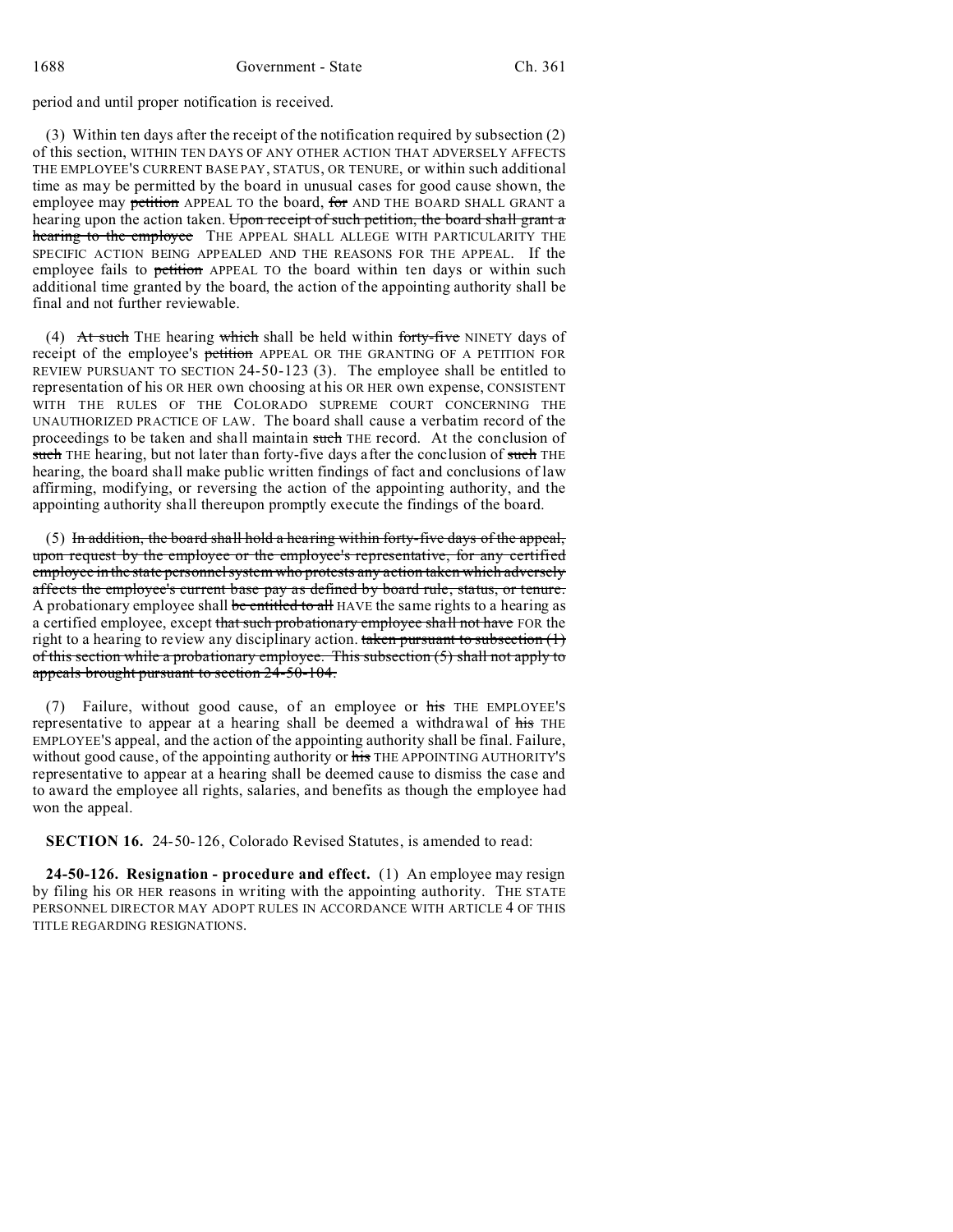(2) Qualified employees who have resigned in good standing may be reinstated under conditions which THAT the board STATE PERSONNEL DIRECTOR shall prescribe by rule ADOPTED IN ACCORDANCE WITH ARTICLE 4 OF THIS TITLE.

(3) The **board** STATE PERSONNEL DIRECTOR shall  $by$  rule prescribe BY RULE ADOPTED IN ACCORDANCE WITH ARTICLE 4 OF THIS TITLE the conditions under which absence without leave will be construed to be an automatic resignation.

**SECTION 17.** 24-50-129, Colorado Revised Statutes, is amended to read:

**24-50-129. Appointing authority's liability for improper appointment.** If any AN appointment is willfully made contrary to the provisions of this part 1, the appointing authority shall be:

(1) Personally responsible for any salary liability incurred;

(2) SUBJECT TO PROSECUTION PURSUANT TO SECTION 18-8-405, C.R.S., FOR SECOND DEGREE OFFICIAL MISCONDUCT; AND

(3) UPON FINAL CONVICTION OF SECOND DEGREE OFFICIAL MISCONDUCT, SUBJECT TO DISCIPLINE PURSUANT TO SECTION 13 (8) OF ARTICLE XII OF THE STATE CONSTITUTION.

**SECTION 18.** 24-50-135, Colorado Revised Statutes, is amended BY THE ADDITION OF A NEW SUBSECTION to read:

**24-50-135. Exemptions from state personnel system.** (3) (a) THE EXECUTIVE DIRECTOROFTHEDEPARTMENT OF PERSONNEL AND ADMINISTRATION MAY DESIGNATE OR RESCIND THE DESIGNATION OF A POSITION AS AN OFFICER OR EMPLOYEE EXEMPT FROM THE STATE PERSONNEL SYSTEM IN ACCORDANCE WITH SECTION 13 (2) OF ARTICLE XII OF THE STATE CONSTITUTION. A CERTIFIED EMPLOYEE WHOSE POSITION IS DESIGNATED AS EXEMPT MAY DECLINE THE APPOINTMENT AND REMAIN IN A STATE PERSONNEL SYSTEM POSITION WITH NO LOSS OF RIGHTS OR PROTECTIONS UNDER THE SYSTEM. ANY EXEMPT OFFICER OR EMPLOYEE MAY BE DISMISSED WITH OR WITHOUT CAUSE UPON SIXTY DAYS' WRITTEN NOTICE BY THE HEAD OF THE PRINCIPAL DEPARTMENT.

(b) THE TOTAL NUMBER OF EXEMPTIONS AUTHORIZED BY THIS SUBSECTION (3) SHALL NOT EXCEED ONE EXEMPT POSITION FOR EVERY FIFTY AUTHORIZED STATE PERSONNEL SYSTEM POSITIONS IN THE PRINCIPAL DEPARTMENT. HOWEVER, EACH HEAD OF A PRINCIPAL DEPARTMENT MAY APPOINT NO MORE THAN FIFTEEN EXEMPT OFFICERS AND EMPLOYEES.

THE PROVISIONS OF THIS SUBSECTION (3) SHALL NOT APPLY TO THE DEPARTMENT OF HIGHER EDUCATION OR TO ANY INSTITUTION OF HIGHER EDUCATION.

**SECTION 19.** 24-50-138 (1), Colorado Revised Statutes, is amended to read:

**24-50-138. Effect of transfer of powers, duties, and functions.** (1) The department of personnel AND ADMINISTRATION to which powers, duties, and functions of the civil service commission are transferred shall be the successor in every way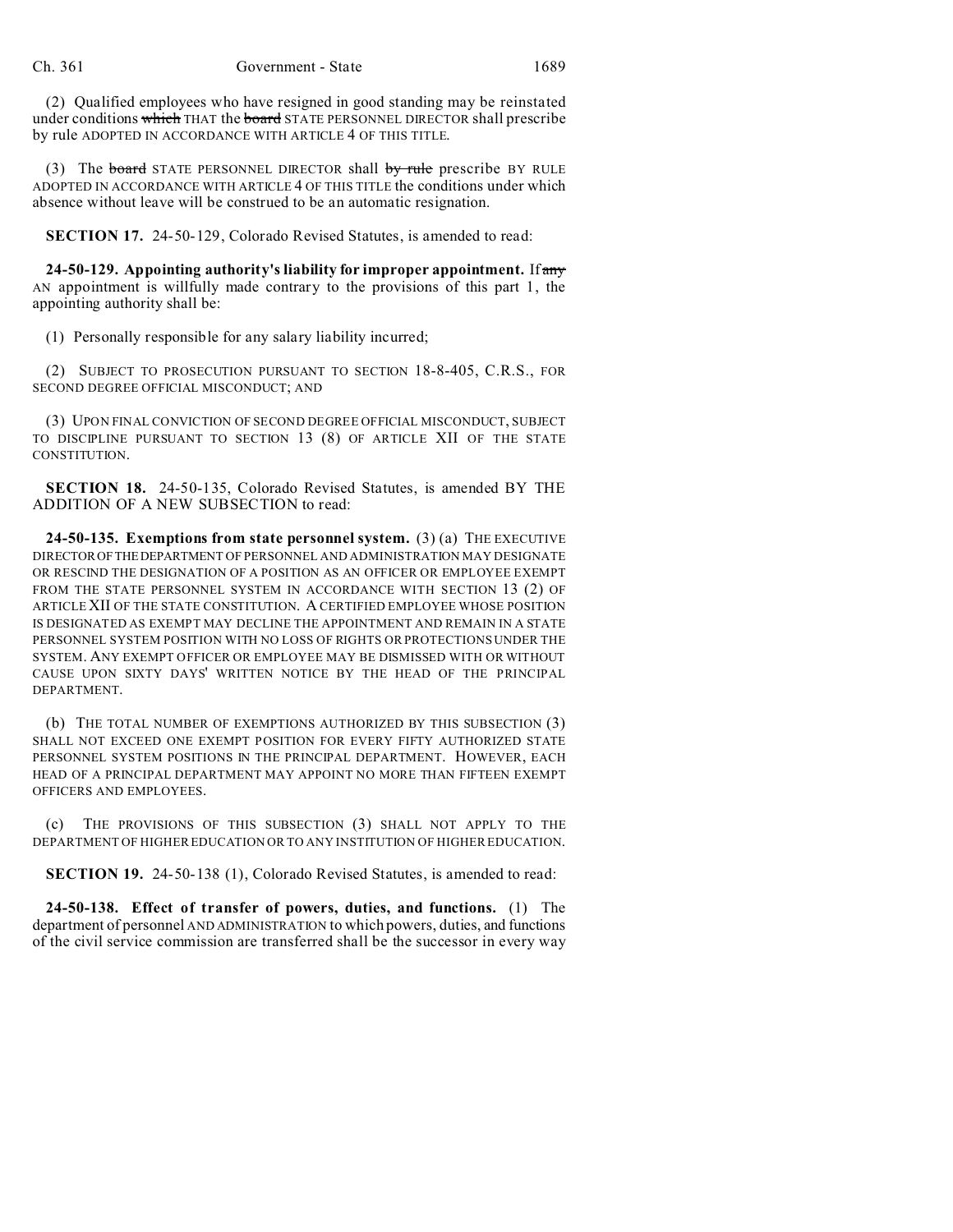with respect to such powers, duties, and functions, subject to the provisions of the state constitution. Every act performed in the exercise of such powers, duties, and functions by the department of personnel AND ADMINISTRATION shall be deemed to have the same force and effect as if performed by the civil service commission prior to July 1, 1971. Whenever the civil service commission is referred to or designated by any law, contract, insurance policy, bond, or other document, such reference or designation shall be deemed to apply to the state personnel board or the state personnel director, as the case may be, in which the powers, duties, and functions of the civil service commission are vested.

**SECTION 20.** The introductory portion to 24-50-141 (1) and 24-50-141 (2), Colorado Revised Statutes, are amended to read:

**24-50-141. Rules - limitations - affirmative action corrective remedies implementation.** (1) It is the intent of the general assembly to encourage the implementation of equal employment opportunities and affirmative action corrective remedies within the state personnel system which THAT preserve the merit principles contained in section 13 of article XII of the state constitution and this article and which THAT disavow and prohibit the imposition of a mandatory quota system. Until January 1, 1980, and while underutilization of and invidious discrimination against members of ethnic and racial minorities and women exist and continue to exist within the state personnel system, the board is authorized to adopt and implement rules and regulations which IN ACCORDANCE WITH ARTICLE 4 OF THIS TITLE THAT carry out the intent of this section. Such THE rules and regulations shall be implemented only upon written findings by the state personnel director in each instance that the following conditions exist with reference to specific appointments and promotions within the state personnel system:

(2) Rules and regulations of the state personnel system adopted and implemented in accordance with this section, except rules and regulations relating to grievance and appeal procedures within the state personnel system and based on allegations of discrimination, are repealed, effective January 1, 1980, and the authority of the board to adopt and implement any affirmative action corrective remedy or rule, which allows or provides for, or incorporates by reference, requisitions or referrals which THAT are in addition to the names of the three SIX persons ranking highest on the appropriate eligible REFERRAL list or combination of such lists, is terminated on such date.

**SECTION 21.** 24-50-145 (3), Colorado Revised Statutes, is amended to read:

**24-50-145. Agency-based human resource innovation and management processes - legislative declaration - definitions - guidelines and goals.** (3) Each agency is hereby authorized to develop with the state personnel director or the personnel board, as appropriate, and subject to the Colorado constitution, applicable statutes, **personnel** AND DIRECTOR AND board rules, and procedures of the state personnel director processes for human resource innovation and management applicable to such agency. The state personnel director or the personnel board, as appropriate, shall provide assistance to any agency with implementation and coordination of agency processes for human resource innovation and management and shall consult with agencies to ensure that such processes are administered in adherence to the Colorado constitution, applicable statutes, personnel AND DIRECTOR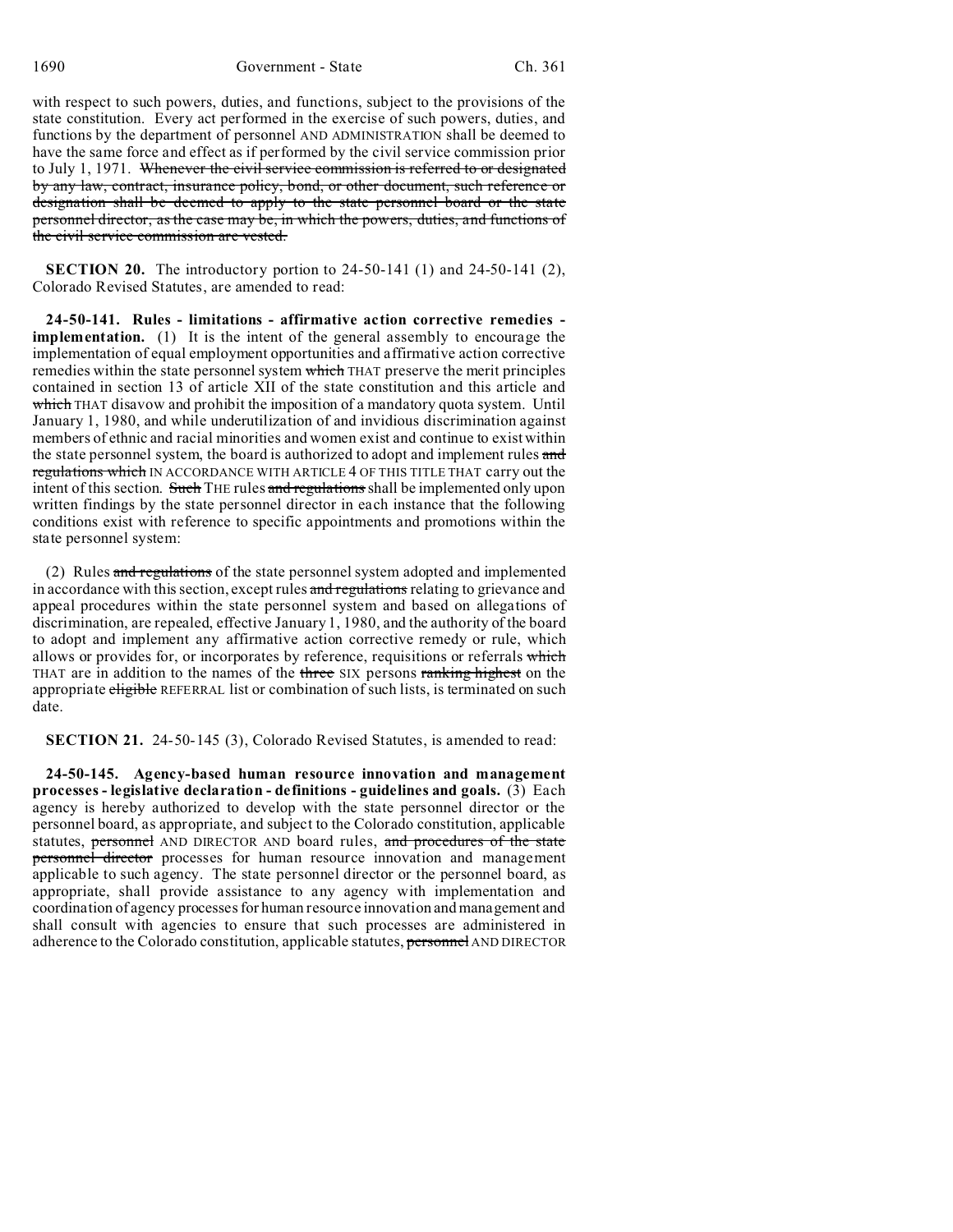AND board rules. and procedures of the state personnel director. The agency processes for human resource innovation and management shall be formulated utilizing the input of the agency's management and nonmanagement employees. The head of an agency developing processes for human resource innovation and management shall be responsible for implementing such processes in that agency and submitting to the state personnel director or the personnel board, as appropriate, a written statement describing any human resource innovation and management processes implemented by the agency. Such written statement shall be submitted to the state personnel director or the personnel board commensurate with the implementation of the processes by the agency. The written statement shall be updated by the head of the agency upon modification or revision of the agency's human resource innovation and management processes.

**SECTION 22.** Part 1 of article 50 of title 24, Colorado Revised Statutes, is amended BY THE ADDITION OF A NEW SECTION to read:

**24-50-146. Veterans' preference.** (1) AS USED IN THIS SECTION, UNLESS THE CONTEXT OTHERWISE REQUIRES:

(a) "ELIGIBLE APPLICANT" MEANS AN APPLICANT FOR APPOINTMENT OR PROMOTION IN THE STATE PERSONNEL SYSTEM WHO:

(I) IS SERVING OR WAS SEPARATED UNDER HONORABLE CONDITIONS AND SERVED IN ANY BRANCH OF THE ARMED FORCES OF THE UNITED STATES, INCLUDING THE NATIONAL GUARD OR ARMED FORCES RESERVE, DURING ANY PERIOD OF DECLARED WAR OR UNDECLARED WAR OR OTHER ARMED HOSTILITIES AGAINST AN ARMED FOREIGN ENEMY;

(II) IS SERVING OR WAS SEPARATED UNDER HONORABLE CONDITIONS AND SERVED ON ACTIVE DUTY IN ANY SUCH BRANCH IN ANY CAMPAIGN OR EXPEDITION FOR WHICH A CAMPAIGN BADGE IS AUTHORIZED; OR

(III) HAS COMPLETED AT LEAST TWENTY-FOUR MONTHS OF SERVICE IN THE NATIONAL GUARD OR ARMED FORCES RESERVE, AND A PORTION OF THAT SERVICE WAS DURING A PERIOD AS DESCRIBED IN SUBPARAGRAPH (I) OF THIS PARAGRAPH (a).

(b) "VETERANS' PREFERENCE" MEANS THE PREFERENCE TO BE AWARDED TO ELIGIBLE APPLICANTS FOR APPOINTMENT OR PROMOTION IN THE STATE PERSONNEL SYSTEM PURSUANT TO SECTION 15 OF ARTICLE XII OF THE STATE CONSTITUTION.

(2) EACH ELIGIBLE APPLICANT FOR APPOINTMENT OR PROMOTION IN THE STATE PERSONNEL SYSTEM SHALL BE AWARDED THE APPROPRIATE VETERANS' PREFERENCE AS SET FORTH IN SECTION 15 OF ARTICLE XII OF THE STATE CONSTITUTION.

**SECTION 23.** 24-50-511, Colorado Revised Statutes, is amended to read:

**24-50-511. State personnel director rules and directives.** The state personnel director shall promulgate procedures to implement the policies of this part 5. Such procedures shall include, but not be limited to, provisions for consideration of contractors that utilize a preference for hiring veterans of military service and an annual certification process for ongoing personal services contracts. In promulgating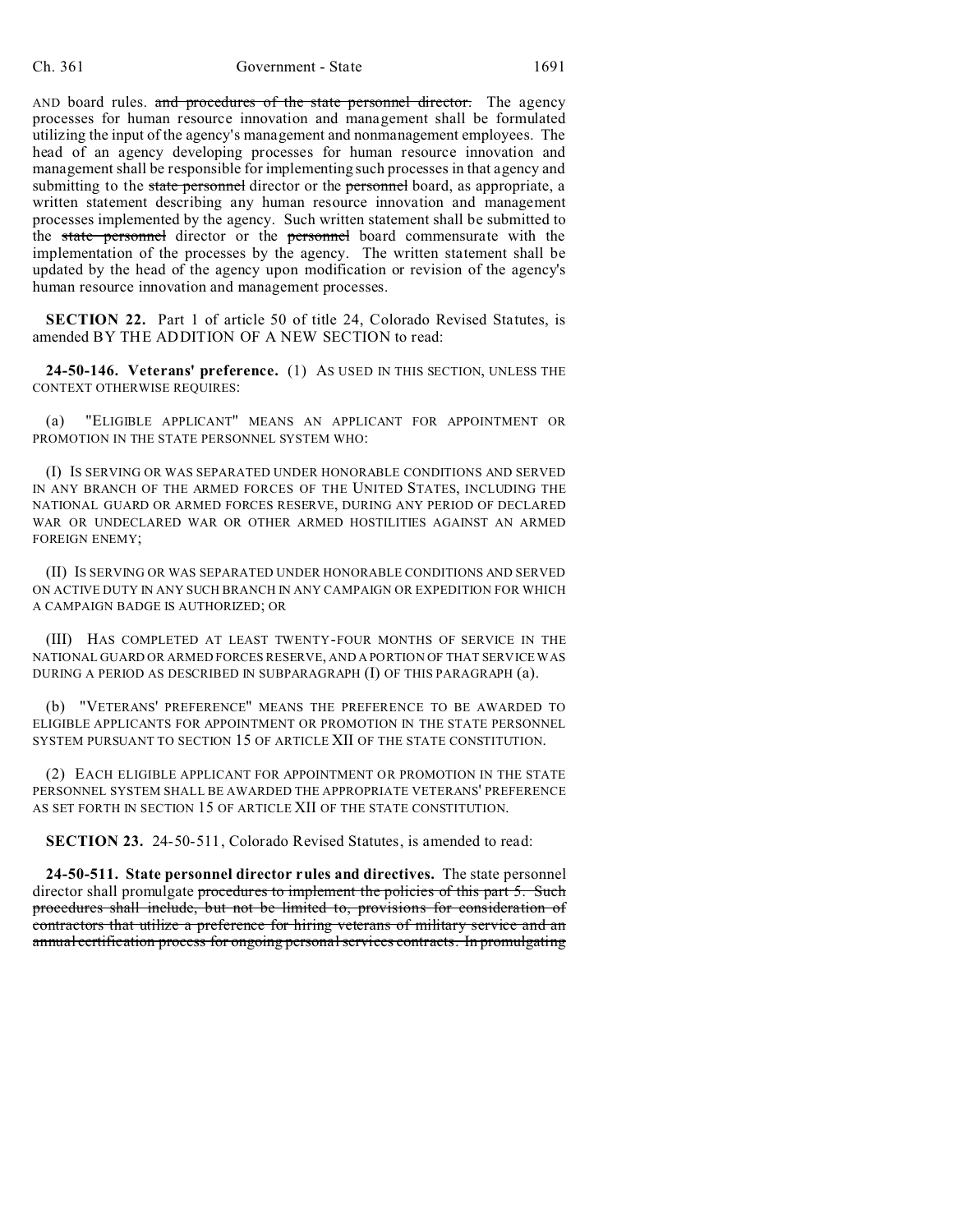procedures governing the analysis of cost savings pursuant to section 24-50-503 (1), the state personnel director shall consider the recommendations of the office of state planning and budgeting RULES IN ACCORDANCE WITH ARTICLE 4 OF THIS TITLE AND ESTABLISH DIRECTIVES GOVERNING PERSONAL SERVICES CONTRACTS CONSISTENT WITH THE PROVISIONS OF THIS PART 5.

**SECTION 24.** 24-50-604 (1) (k) (IV) and (2), Colorado Revised Statutes, are amended to read:

**24-50-604. Powers and duties of the director.** (1) The director shall administer and manage the state employees group benefit plans and, subject to the provisions of this part 6, has the following powers and duties:

(k) (IV) Any employee assistance program established and operated pursuant to this paragraph  $(k)$  shall be set forth in procedures RULES adopted in accordance with the provisions of article 4 of this title. and such procedures THE RULES shall specify, without limitation, the services to be offered by the program, the eligibility guidelines for participation in the program, and the sources of funding for the program, which, for the 2003-04 fiscal year and any fiscal year thereafter, may include, but need not be limited to, the group benefit plans reserve fund created in section 24-50-613, the risk management fund created in section 24-30-1510, and interest derived from the investment of said funds.

(2) The director, pursuant to the provisions of article 4 of this title, shall adopt such procedures RULES consistent with the provisions of this part 6 as THAT the director deems necessary to carry out his or her statutory duties and responsibilities.

**SECTION 25.** 24-50-607, Colorado Revised Statutes, is amended to read:

**24-50-607. Employees - eligibility - election of coverage.** (1) Any state employee eligible as determined by the director for membership in a group benefit plan contracted for pursuant to section 24-50-604 (1) (b) upon the effective date of such plan shall be enrolled in the plan by making application according to the director's **procedures** RULES.

(2) The manner and form of election and acceptance by state employees of group benefit plans contracted for pursuant to section 24-50-604 (1) (b) shall be in compliance with procedures established RULES ADOPTED IN ACCORDANCE WITH ARTICLE 4 OF THIS TITLE for that purpose by the director.

**SECTION 26.** 24-50-608, Colorado Revised Statutes, is amended to read:

**24-50-608. Dependents - eligibility - election of coverage.** (1) Any eligible employee may elect to have the employee's dependents covered by the group benefit plans. Such election shall be made at the time the employee becomes enrolled in the plan under such procedures as the director shall establish RULES ADOPTED BY THE DIRECTOR IN ACCORDANCE WITH ARTICLE 4 OF THIS TITLE. If dependent coverage is not elected at the time that an employee becomes enrolled in an appropriate plan, any subsequent election of dependent coverage shall be made under such conditions as the director may impose.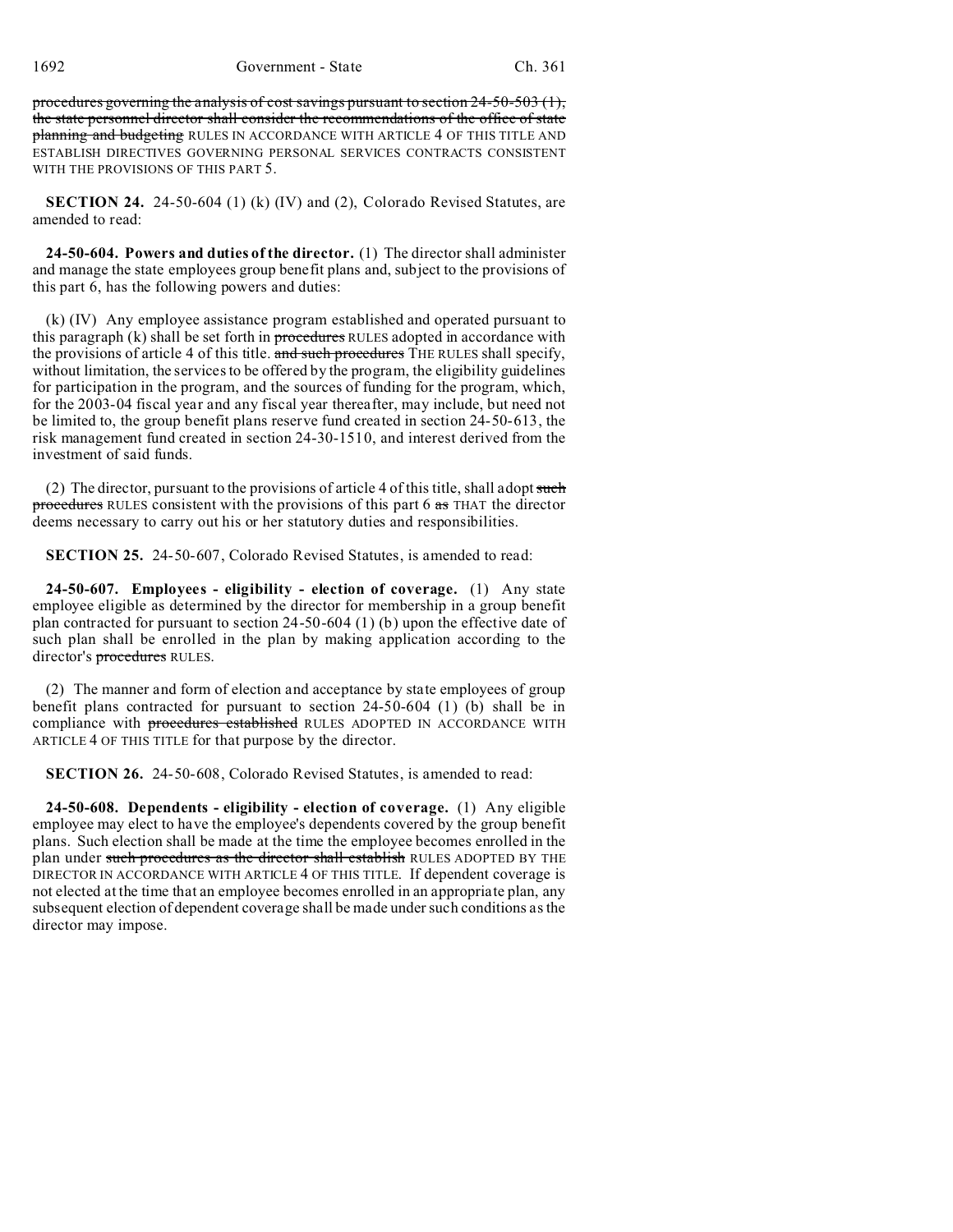(2) Any employee who elects coverage, as provided in subsection (1) of this section, and who has a change in the number of dependents may, at the time of such change, increase or decrease the number of dependents covered by the group benefit plans under procedures established RULES ADOPTED IN ACCORDANCE WITH ARTICLE 4 OF THIS TITLE by and subject to the approval of the director.

(3) Any employee who has no eligible dependents at the time the employee becomes enrolled in the group benefit plans and who later has an eligible dependent may, at the time the dependency status changes, elect appropriate coverage for such dependent under procedures established RULES ADOPTED IN ACCORDANCE WITH ARTICLE 4 OF THIS TITLE by and subject to the approval of the director.

**SECTION 27.** 25-3.5-704 (1), Colorado Revised Statutes, is amended to read:

**25-3.5-704. Statewide emergency medical and trauma care system development and implementation - duties of the department - rules adopted by board.** (1) The department shall develop, implement, and monitor a statewide emergency medical and trauma care system in accordance with the provisions of this part 7 and with rules adopted by the state board. The system shall be implemented statewide no later than July 1, 1997. In addition, the board shall cooperate with the department of personnel AND ADMINISTRATION in adopting criteria for adequate communications systems that counties shall be required to identify in regional emergency medical and trauma system plans in accordance with subsection (2) of this section. Pursuant to section  $24-50-504$  (2) SECTION 24-50-503.5, C.R.S., the department may contract with any public or private entity in performing any of its duties concerning education, the statewide trauma registry, and the verification process as set forth in this part 7.

**SECTION 28. Repeal of provision being relocated in this act.** 24-50-208, Colorado Revised Statutes, is repealed.

**SECTION 29.** 24-2-102 (1) and (2), Colorado Revised Statutes, are amended to read:

**24-2-102. Appointment of officers and employees.** (1) Except as otherwise provided by law, such officers assistants, and employees as may be necessary in each principal department OR INSTITUTION OF HIGHER EDUCATION shall be appointed by the head of each such department OR INSTITUTION in conformity with section 13 of article XII of the constitution of the state and the laws enacted in accordance therewith. Before any such appointment shall be effective, the head of the principal department making the appointment shall make and sign a certificate stating the position to be thus filled by appointment and the necessity for each such appointment, which certificate shall be delivered to the governor who within ten days thereafter shall approve or disapprove the same in writing. It shall not be necessary for the head of any such department to reveal the name or affiliation in such certificate of any appointee, the approval or disapproval of the governor being limited expressly to the necessity for such appointment in the public service. In the event such appointment is disapproved by the governor in writing within said ten-day period, such disapproval shall be final. The failure of the governor to approve or disapprove any such appointment within said period shall be deemed a disapproval thereof and shall be in all respects as final as if disapproved in writing.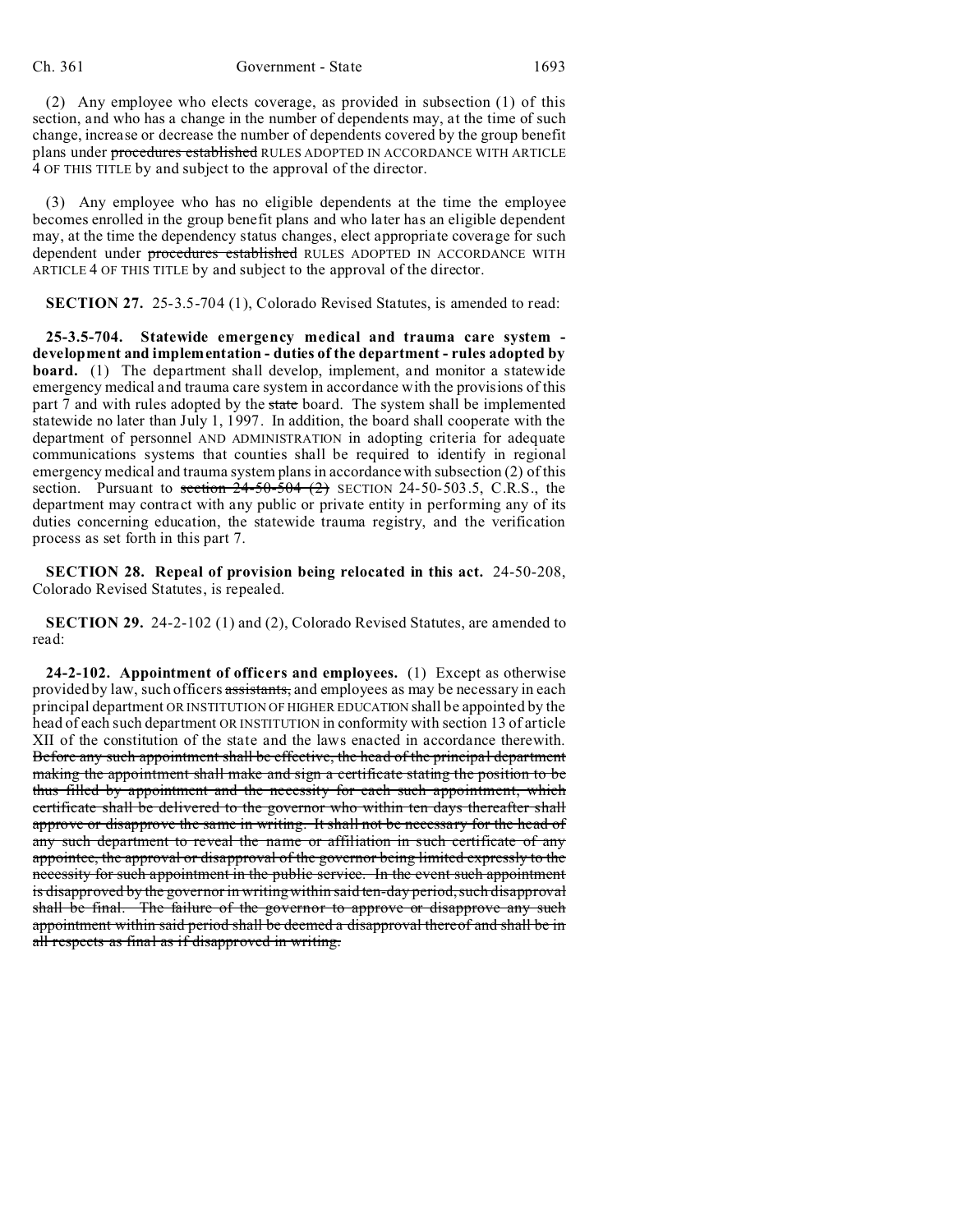1694 Government - State Ch. 361

(2) Thirty days prior to the commencement of each fiscal year, The head of each principal department shall certify to the governor the number of OFFICERS AND employees needed or required for the operation of his OR HER department for the ensuing twelve-month period The governor, within said thirty-day period, in his discretion, shall approve or disapprove said certified list and, if he disapproves the same, shall certify in writing the number of employees deemed by him to be necessary or advisable for the efficient operation of the department, and no employees in excess of the number so certified by the governor shall be appointed or so employed IN ACCORDANCE WITH ARTICLE 37 OF THIS TITLE.

**SECTION 30.** 24-50-123, Colorado Revised Statutes, is amended to read:

**24-50-123. Grievances - review.** (1) The board shall, by rule PROMULGATED IN ACCORDANCE WITH ARTICLE 4 OF THIS TITLE, adopt uniform grievance procedures to be used by all principal departments and agencies INSTITUTIONS OF HIGHER EDUCATION in developing grievance processes for THEIR employees. of such principal departments and agencies. The grievance procedures shall provide an orderly system of review for all grievances and shall define matters that are subject to such grievance procedures.

(2) Matters arising under sections 24-50-125 and 24-50-104 (1) (c) shall not be subject to a grievance procedure under this section.

(3) The decision of the appointing authority shall be final; except that AN EMPLOYEE MAY PETITION the board may FOR review. THE BOARD MAY GRANT THE PETITION ONLY WHEN IT APPEARS THAT the decision of the appointing authority and, upon such review VIOLATES AN EMPLOYEE'S RIGHTS UNDER THE FEDERAL OR STATE CONSTITUTION, PART 4 OF ARTICLE 34 OF THIS TITLE, ARTICLE 50.5 OF THIS TITLE, OR THE GRIEVANCE PROCEDURES ADOPTED PURSUANT TO SUBSECTION (1) OF THIS SECTION. THE BOARD shall uphold the decision unless the board finds that the decision was made arbitrarily or capriciously REVIEW AND SUMMARILY GRANT OR DENY A PETITION WITHIN NINETY DAYS OF RECEIPT OF THE PETITION. ANY PETITION GRANTED SHALL BE DETERMINED IN ACCORDANCE WITH SECTION 24-50-125.4.

**SECTION 31.** 24-50-125.4 (1), (2), and (5), Colorado Revised Statutes, are amended to read:

**24-50-125.4. Hearings.** (1) Except for discrimination appeals which THAT may also be filed with the Colorado civil rights division in the department of regulatory agencies, all appeals from actions of the state personnel director, appointing authorities, and agencies which THAT are specifically appealable to the board under the state constitution or this article shall be filed with the board within ten days of receipt of notice of such action. All such appeals shall allege with particularity the specific acts being appealed and the reasons for the appeal.

(2) If The board is required or decides to hold a hearing, it shall give written notice of the time and place for the OF A hearing to the employee or applicant and the agency PARTIES involved at least twenty days before the date set for the hearing. and such THE hearing shall commence not later than forty-five NINETY calendar days after submission of the appeal to the board The hearing date AND may be continued only once for good cause for no longer than forty-five THIRTY days with the approval of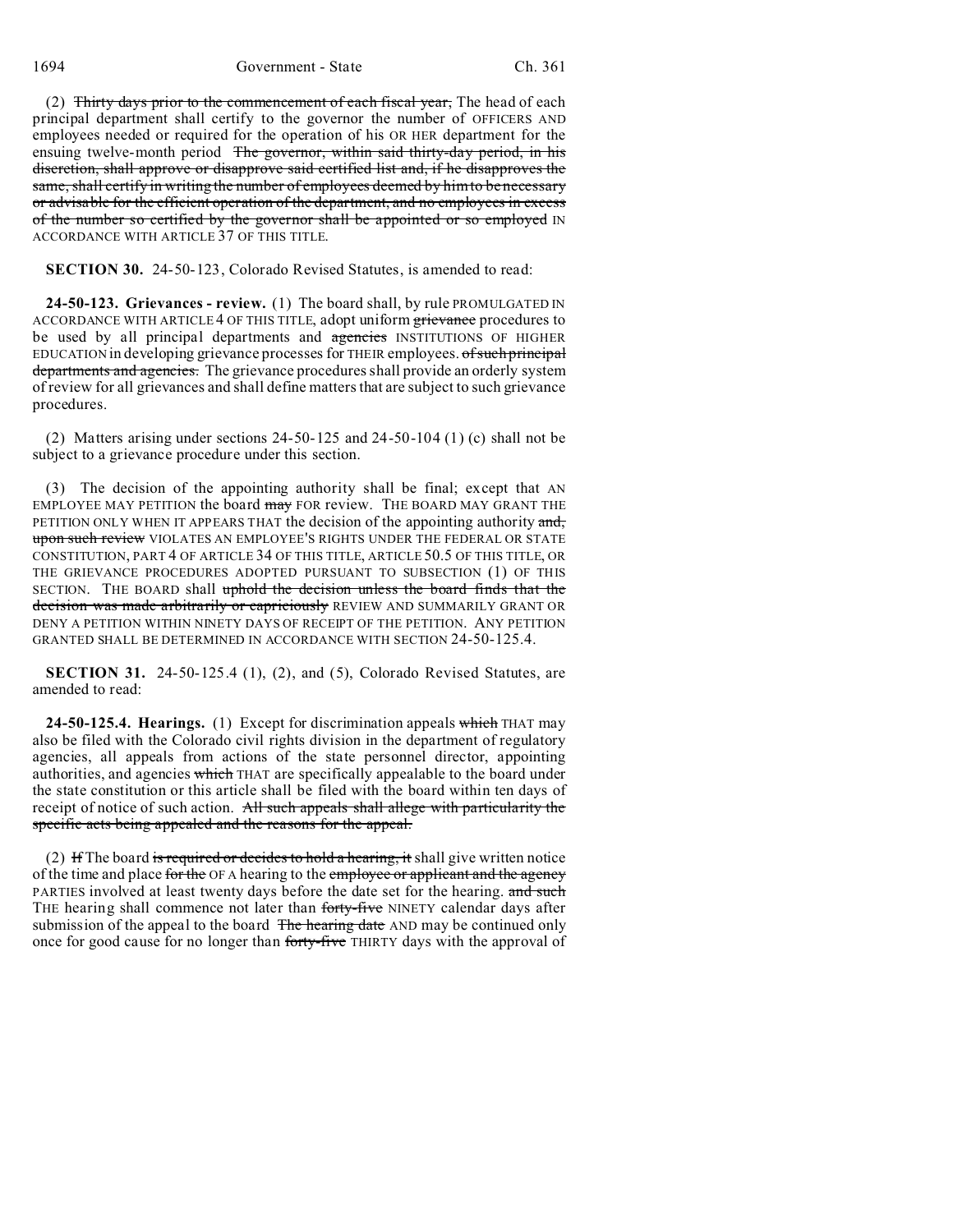the board.

(5) If an applicant or employee ANY PARTY is responsible for any inexcusable delay in conducting the hearing or in the issuance of a decision, that person shall not receive back pay or any other award for the period of delay. If an agency or an appointing authority is responsible for a similar inexcusable delay in the proceedings, an applicant or an employee, if successful on appeal, shall have his THE RESPONSIBLE PARTY SHALL PAY THE OPPOSING PARTY'S costs, including attorney fees. paid for by the agency or the appointing authority.

**SECTION 32.** 24-50-136, Colorado Revised Statutes, is amended to read:

**24-50-136. Persons brought into the state personnel system.** (1) Whenever persons A PERSON CURRENTLY OR PREVIOUSLY employed by the state of Colorado, not within the state personnel system, enter ENTERS or are IS brought into the state personnel system, such persons THE PERSON shall be credited with their HIS OR HER former state service for purposes of accumulated leave, leave earning rates, longevity SENIORITY, and other benefits, excluding retirement credit, afforded employees within AN EMPLOYEE IN the state personnel system. PREVIOUS EMPLOYMENT WITH THE STATE SHALL INCLUDE ANY PERIOD OF EMPLOYMENT FOR WHICH AN OFFICER OR EMPLOYEE RECEIVED COMPENSATION NOT LIMITED SOLELY TO EXPENSE REIMBURSEMENT. CREDIT FOR PREVIOUS STATE EMPLOYMENT SHALL NOT BE GIVEN FOR TEMPORARY EMPLOYMENT, INCLUDING STUDENT EMPLOYMENT AT AN INSTITUTION OF HIGHER EDUCATION OR SERVICE AS A MEMBER OF APART-TIME BOARD OR COMMISSION.

(2) Whenever, by reason of constitutional amendment, legislative enactment, executive order, or action of an executive department functions outside state government are assumed by state government, persons performing such functions shall be credited with the years of service in their former positions for purposes of accumulated leave, leave earning rates, longevity SENIORITY, and other benefits, excluding retirement credit, afforded employees within AN EMPLOYEE IN the state personnel system.

Whenever employees enter the state personnel system from political subdivisions of the state with merit systems similar to the state personnel system as a result of a formal arrangement with that merit system, the state personnel director shall, by rule ADOPTED IN ACCORDANCE WITH ARTICLE 4 OF THIS TITLE, establish rates and conditions of accumulated leave carry-over, leave earning rates, longevity SENIORITY, and other benefits, excluding retirement credit, afforded persons AN EMPLOYEE in the state personnel system. Such rates and conditions shall be such as will fairly recognize such THE employees' prior employment and provide a recruitment incentive to those persons who might benefit state government.

**SECTION 33. Repeal.** 24-50-139, Colorado Revised Statutes, is repealed as follows:

**24-50-139. Administrative law judges - duties - qualifications.** The board may authorize administrative law judges to conduct hearings on any matter within the jurisdiction of the board upon such conditions and terms as the board may determine and subject to the provisions of section 24-50-103 (7) and article 4 of this title.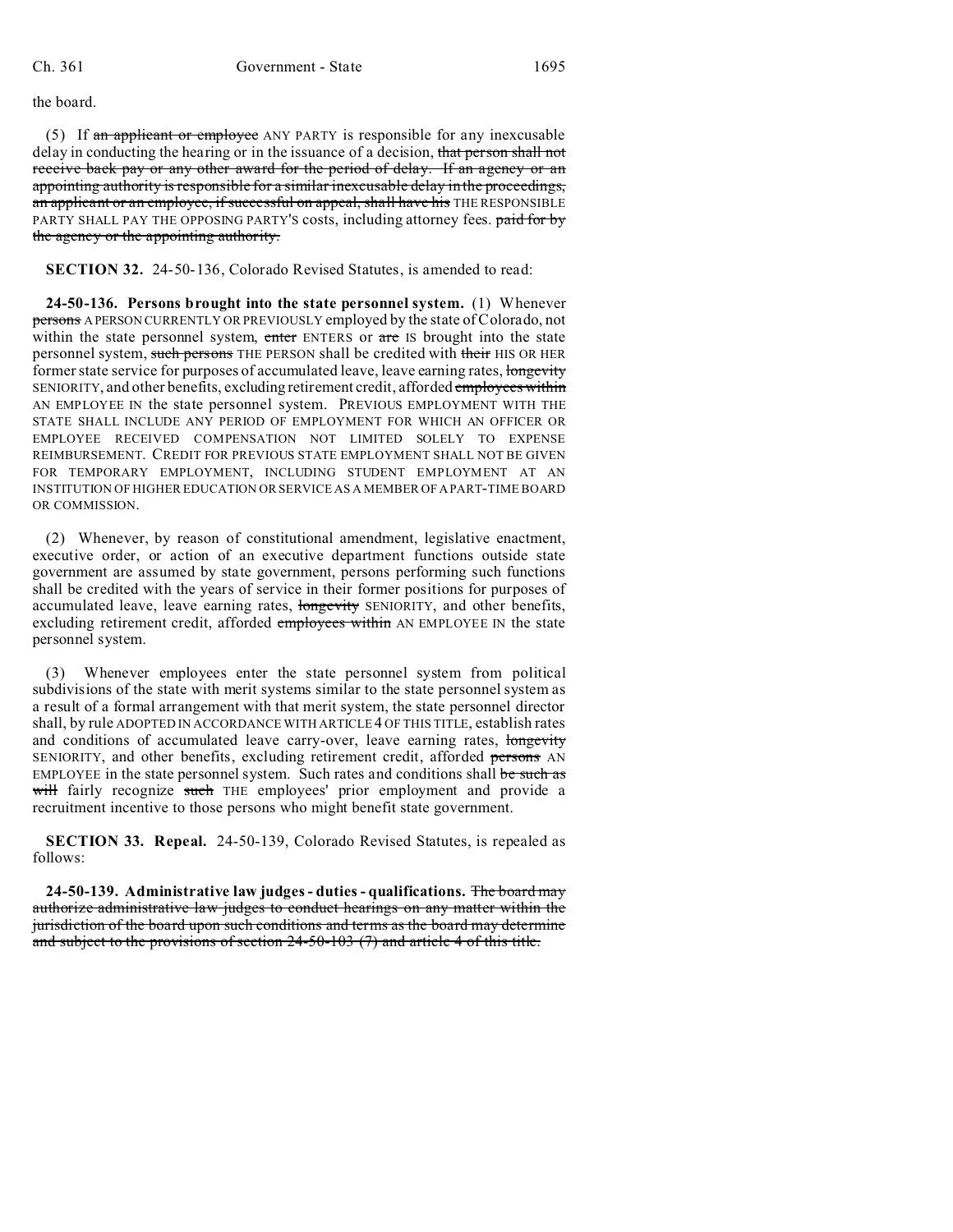**SECTION 34.** 24-50-401 (4), Colorado Revised Statutes, is amended to read:

**24-50-401. Office hours of state offices.** (4) Employees in the STATE personnel system of the state who are required to work on general election day during the hours the polls are open pursuant to section 1-7-101, C.R.S., shall be granted two hours' administrative leave in which to vote pursuant to the provisions of section 1-7-102, C.R.S. The state personnel director shall promulgate rules and regulations IN ACCORDANCE WITH ARTICLE 4 OF THIS TITLE for the implementation of this subsection (4).

**SECTION 35.** 24-50-501, Colorado Revised Statutes, is amended to read:

**24-50-501. Legislative declaration.** Recognizing that the adoption of section 20 of article X of the state constitution at the 1992 general election has imposed IMPOSES strict new constraints on state government, it is hereby declared to be the policy of this state THE INTENT OF THE GENERAL ASSEMBLY to encourage the use of private contractors for personal services to achieve increased efficiency in the delivery of government services, CONTRACTS without undermining the principles of the state personnel system requiring competence in state government and the avoidance of political patronage. The general assembly recognizes that such contracting may result in variances from legislatively mandated pay scales and other employment practices that apply to the state personnel system. In order to ensure that such privatization OUTSOURCING of government services does not subvert the policies underlying the civil service STATE PERSONNEL system, the purpose of this part 5 is to balance the benefits of privatization OUTSOURCING of personal services against its impact upon the state personnel system as a whole. STATE GOVERNMENT PERSONAL SERVICES SHOULD BE PROVIDED BY STATE EMPLOYEES UNLESS OTHERWISE AUTHORIZED BY THIS PART 5 OR OTHER PROVISION OF LAW. The general assembly finds and declares that, in the use of private contractors for personal services CONTRACTS, the dangers of arbitrary and capricious political action or patronage and the promotion of competence in the provision of government services are adequately safeguarded by existing laws on public procurement, public contracts, financial administration, employment practices, ethics in government, licensure, certification, open meetings, open records, and the provisions of this part 5. Recognizing that the ultimate beneficiaries of all government services are the citizens of the state of Colorado It is the intent of the general assembly that privatization of government services THE USE OF PERSONAL SERVICES CONTRACTS not result in diminished quality in order to save money.

**SECTION 36.** 24-50-502, Colorado Revised Statutes, is amended to read:

**24-50-502. Definitions.** As used in this part 5, unless the context otherwise requires:

(1) "Contract" means any type of state agreement, regardless of what it may be called, for the acquisition of services.

(2) "Personal services" means services acquired for the state's direct benefit in its operations.

(3) "Purchased services" means the acquisition of services which directly benefit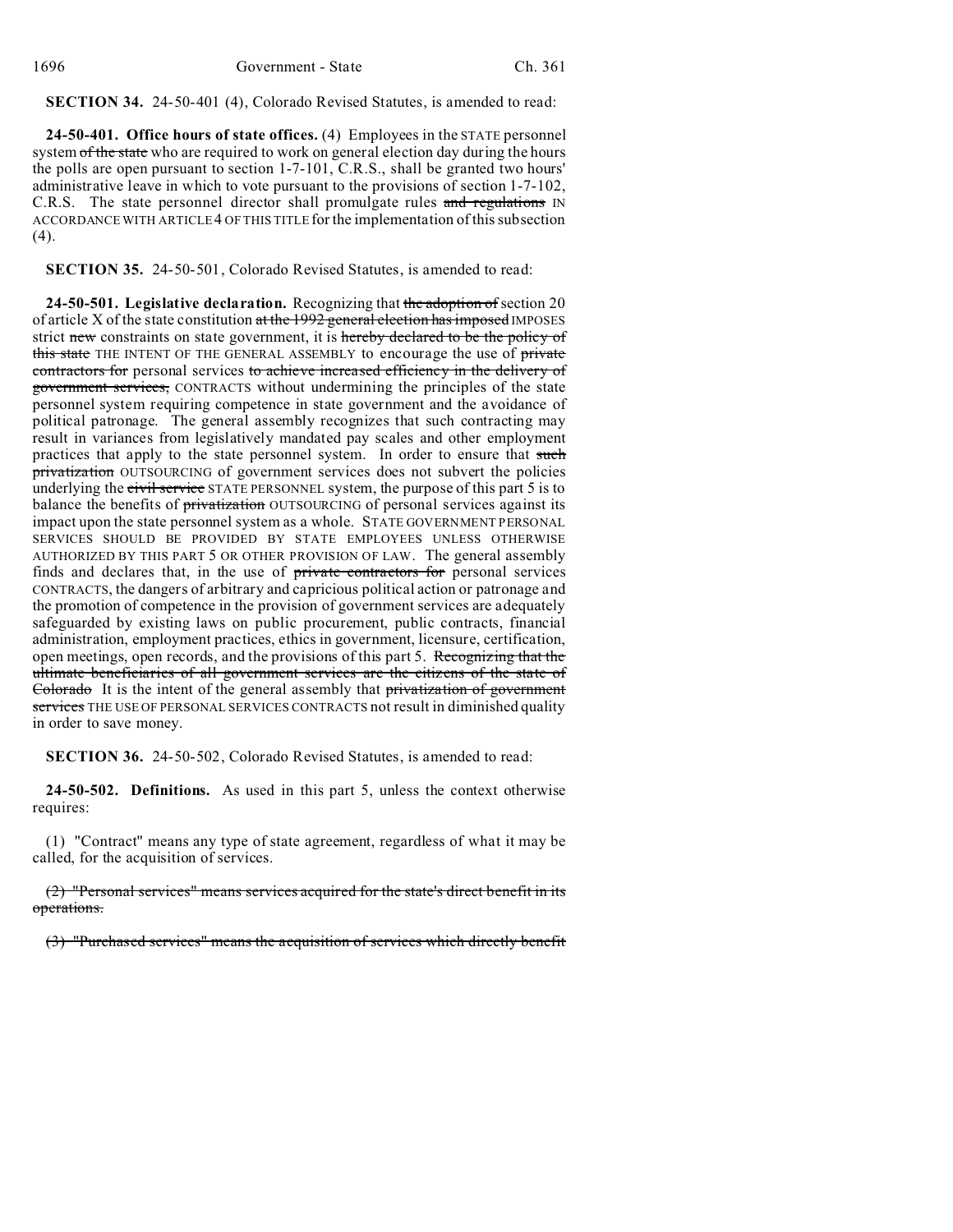specific groups or individuals in the public at large as defined by law, from public or private entities licensed, certified, or otherwise authorized by statute to provide such services.

## (4) "Services" means the furnishing of labor, time, or effort.

(2) "DEPARTMENT" MEANS ANY STATE DEPARTMENT, AGENCY, BOARD, COMMISSION, DIVISION, OFFICE, OR SECTION, OR ANY INSTITUTION OF HIGHER EDUCATION.

(3) "DEPARTMENT HEAD" MEANS THE EXECUTIVE DIRECTOR OF A PRINCIPAL DEPARTMENT, AS SPECIFIED IN SECTION 24-1-110 (1), OR THE PRESIDENT OF AN INSTITUTION OF HIGHER EDUCATION.

(4) "DIRECTOR" MEANS THE STATE PERSONNEL DIRECTOR.

(5) "PERSONAL SERVICES" MEANS THE FURNISHING OF LABOR, TIME, OR EXPERTISE ACQUIRED FOR THE STATE'S DIRECT BENEFIT IN ITS OPERATIONS.

**SECTION 37.** Part 5 of article 50 of title 24, Colorado Revised Statutes, is amended BY THE ADDITION OF THE FOLLOWING NEW SECTIONS to read:

**24-50-503.5. Contracting requirements.** (1) A CONTRACT FOR PERSONAL SERVICES OR AN AMENDMENT TO SUCH CONTRACT MAY BE AUTHORIZED UNDER THIS PART 5 ONLY IF THE DEPARTMENT HEAD DETERMINES THAT:

(a) DUE TO THE NATURE OF THE PERSONAL SERVICES TO BE PROVIDED, THE PROPOSED CONTRACT DOES NOT POSE A LOCAL, NATIONAL, OR INTERNATIONAL INFORMATION TECHNOLOGY SECURITY RISK;

(b) ACCOUNTABILITY CAN BE MAINTAINED BY THE GOVERNMENT BASED ON THE FOLLOWING:

(I) THERE ARE ADEQUATE SAFEGUARDS TO ENSURETHAT GOVERNMENT AUTHORITY IS NOT IMPROPERLY DELEGATED;

(II) THE EXTENT TO WHICH THE FUNCTION REQUIRES DIRECT, DAY-TO-DAY CONTROL OVER INDIVIDUAL WORKERS IN ORDER TO EFFECTIVELY ESTABLISH AND IMPLEMENT STATE POLICY REGARDING PUBLIC HEALTH, WELFARE, PEACE, AND SAFETY;

(III) THE EXTENT TO WHICH THE SERVICE CAN BE PROVIDED THROUGH ALTERNATIVE MEANS SHOULD THE CONTRACTOR FAIL TO PERFORM;

(IV) THE EXTENT TO WHICH THE SERVICE IS INDEPENDENT OF OTHER PROGRAM SERVICES AND IS NOT PART OF A LARGER SERVICE DELIVERY SYSTEM; AND

(V) THE EXTENT TO WHICH THE DEPARTMENT HAS SUFFICIENT RESOURCES AND EXPERTISE TO MONITOR, MEASURE, AND ENFORCE PERFORMANCE OF THE CONTRACT.

(c) (I) THE CONTRACT PROVIDES THE BEST VALUE IN THE DELIVERY OF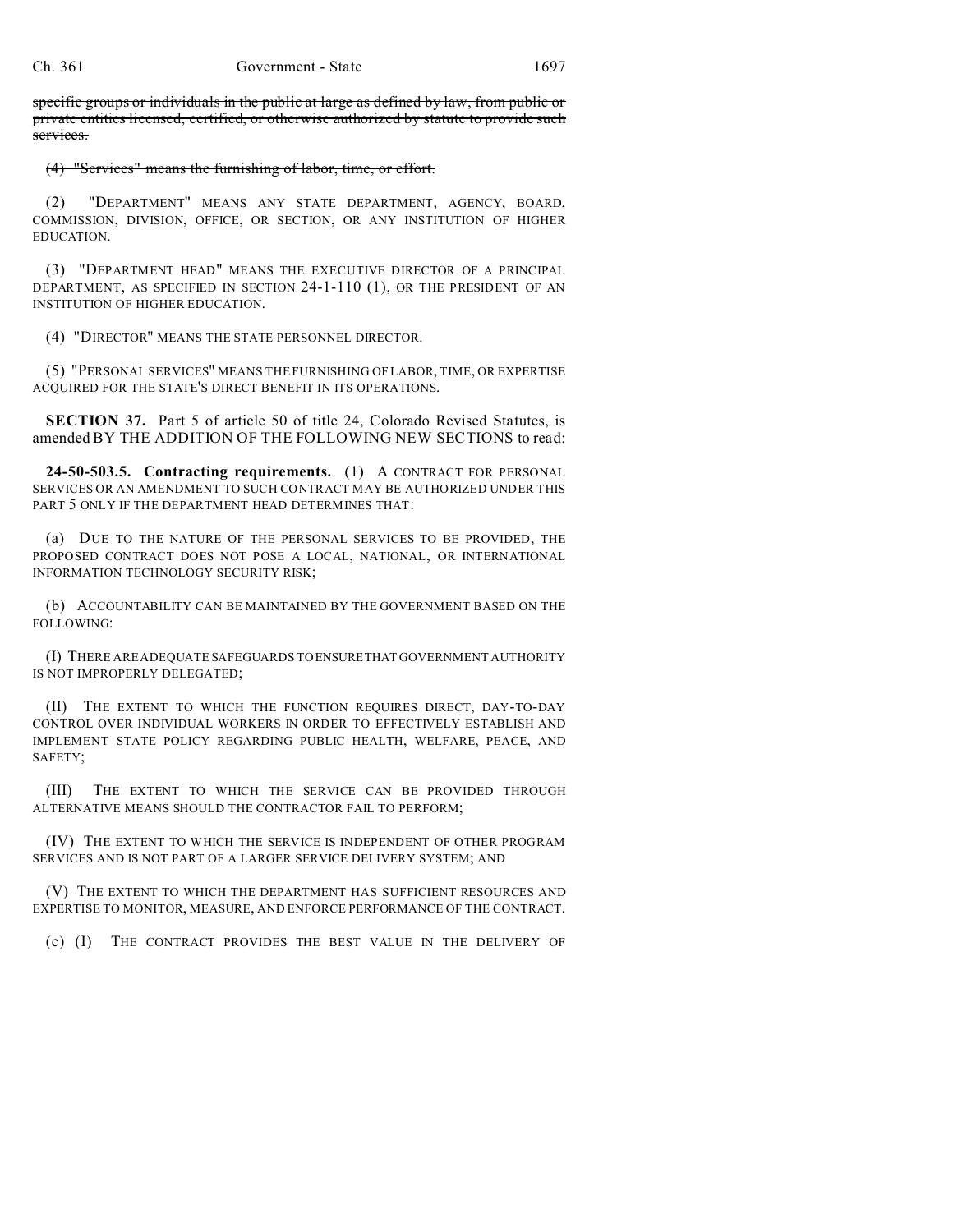GOVERNMENT SERVICES AS DETERMINED BY THE ACTUAL COSTS SAVINGS AND IMPROVED QUALITY OVER THE TERM OF THE CONTRACT.

(II) THE DEPARTMENT HEAD SHALL CONSIDER THE FOLLOWING IN DETERMINING COST:

(A) THE EXTENT TO WHICH CAPITAL IMPROVEMENTS OR EQUIPMENT THAT ARE NOT FULLY DEPRECIATED AT THE TIME OF CONTRACTING WILL BE ABANDONED OR DEPRECIATED;

(B) A COMPARISON OF STATE COSTS TO THE CONTRACT PRICE, INCLUDING ANY FIXED AND VARIABLE COSTS SOLELY ATTRIBUTABLE TO THE PARTICULAR FUNCTION, AS WELL AS INSPECTION, SUPERVISION, AND MONITORING;

(C) WHETHER ANY PRICE INCREASES WILL OFFSET THE COST SAVINGS;

(D) WHETHER THE SAVINGS ARE ATTRIBUTABLE SOLELY TO LOWER HEALTH INSURANCE COSTS; AND

(E) THE EXTENT TO WHICH THE DEPARTMENT HAS UNDERTAKEN SPECIFIC MEASURES TO IMPROVE QUALITY OR REDUCE COSTS DURING THE PRECEDING YEAR.

(III) THE DEPARTMENT HEAD SHALL EVALUATE TIMELINESS, FUNCTIONALITY, DURABILITY, EFFICIENCY, EFFECTIVENESS, AND FLEXIBILITY IN DETERMINING QUALITY.

(2) A PERSONAL SERVICES CONTRACT SHALL NOT CREATE AN EMPLOYMENT RELATIONSHIP.

(3) A DEPARTMENT CONTRACTING FOR PERSONAL SERVICES SHALL ENSURE THAT THE CONTRACT IS PERFORMANCE-BASED AND FOCUSES ON THE OVERALL EXPECTATIONS AND RESULTS OF THE CONTRACT. THE DEPARTMENT SHALL ESTABLISH A WRITTEN IMPLEMENTATION PLAN REGARDING HOW PERFORMANCE WILL BE MONITORED, INCLUDING COST AND QUALITY.

(4) PERSONAL SERVICES CONTRACTS SHALL CONTAIN:

(a) NONDISCRIMINATION LANGUAGETHAT ISCONSISTENT WITH THE REQUIREMENTS OF FEDERAL AND STATE LAW;

(b) PROVISIONS ADDRESSING THE TERMINATION OF THE CONTRACT FOR BREACH OF CONTRACT;

(c) PROVISIONS ADDRESSING THE CONSEQUENCES AND POTENTIAL MITIGATION OF IMPROPER OR FAILED PERFORMANCE BY THE CONTRACTOR, SUCH AS BONDING REQUIREMENTS OR OTHER APPROPRIATE MEASURES;

(d) QUALIFICATIONS OF THE INDIVIDUALS PERFORMING THE WORK UNDER CONTRACT;

(e) CLEARLY DEFINED MEASUREMENTS OF PERFORMANCE OUTCOMES;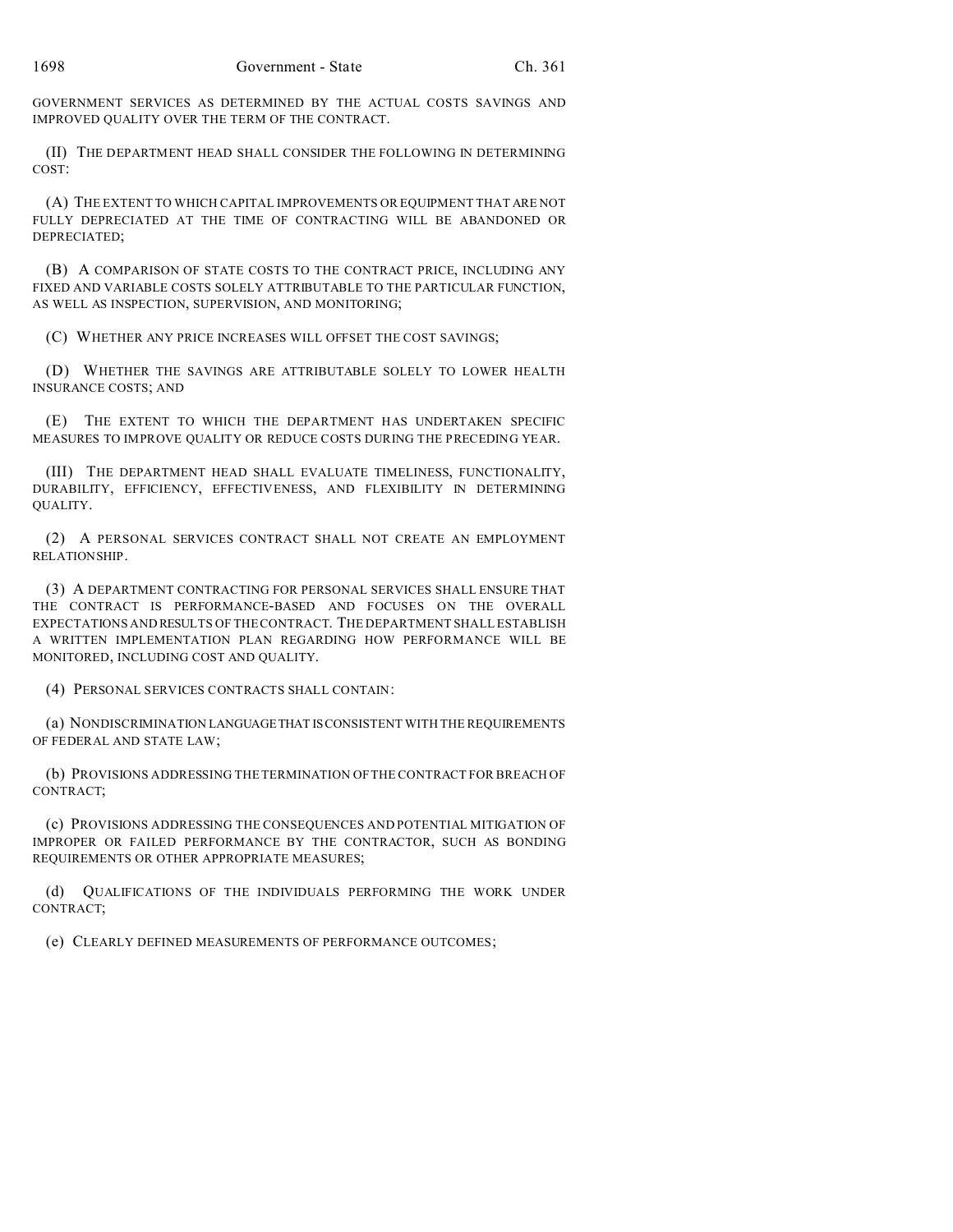(f) SANCTIONS FOR UNTIMELY OR POOR PERFORMANCE, SUCH AS LIQUIDATED DAMAGES OR OTHER APPROPRIATE MEASURES;

(g) PROVISIONS CONCERNING THE ORDERLY TRANSITION OF FUNCTIONS BETWEEN THE DEPARTMENT AND THE CONTRACTOR DURING IMPLEMENTATION OR FOLLOWING TERMINATION OF THE CONTRACT;

(h) PROVISIONS REQUIRING THE CONTRACTOR TO CERTIFY THAT THE CONTRACTOR OFFERS ITS EMPLOYEES THAT ARE PROVIDING THE PERSONAL SERVICES TO THE STATE UNDER THE CONTRACT A HEALTH INSURANCE PLAN WITH BENEFITS THAT ARE AT LEAST COMPARABLE TO OR BETTER THAN THE BENEFITS THAT ARE AVAILABLE IN A BASIC PLAN UNDER THE SMALL GROUP MARKET PURSUANT TO SECTION 10-16-105 (7.2) (b), C.R.S.; AND

(i) PROVISIONS RESERVING THE RIGHT TO THE STATE TO AUDIT THE CONTRACTOR'S BOOKS AND RECORDS FOR UP TO THREE YEARS AFTER THE EXPIRATION OR TERMINATION OF THE CONTRACT TO VALIDATE THE PERMISSIBILITY OF COSTS PAID UNDER THE CONTRACT.

(5) NOTWITHSTANDING ANY OTHER PROVISION OF THIS PART 5, NO DEPARTMENT SHALL ENTER INTO A PERSONAL SERVICES CONTRACT THAT HAS BEEN DETERMINED, PURSUANT TO PARAGRAPH (a) OF SUBSECTION (1) OF THIS SECTION, TO POSE A LOCAL, NATIONAL, OR INTERNATIONAL INFORMATION TECHNOLOGY SECURITY RISK.

(6) (a) THE DEPARTMENT SHALL MAKE ALL DATA AND OTHER INFORMATION RELEVANT TO THE CONTRACT AND THE APPLICATION OF THE STANDARDS OF THIS PART 5 AVAILABLE TO THE PUBLIC, INCLUDING INFORMATION FROM THE CONTRACTOR'S BOOKS AND RECORDS, CONSISTENT WITH SECTION 24-72-204.

(b) THE DIRECTOR SHALL MAINTAIN A CURRENT, CENTRAL LISTING OF ALL NOTICES OF CONTRACTS AND IMPLEMENTATION PLANS ISSUED PURSUANT TO SECTION 24-50-504.5 (5) (a) DURING THE PAST TWELVE MONTHS AND SHALL MAKE THE LISTING AVAILABLE TO THE PUBLIC.

**24-50-504.5. Implications of personal services contracts.** (1) CONTRACTS FOR PERSONAL SERVICES TO PERFORM FUNCTIONS THAT ARE CURRENTLY, COMMONLY, OR HISTORICALLY PERFORMED BY EMPLOYEES IN THE STATE PERSONNEL SYSTEM ARE PERMISSIBLE.

(2) A DEPARTMENT MAY CONTRACT FOR PERSONAL SERVICES THAT WILL BE PERFORMED AT A SITE OUTSIDE THE UNITED STATES IF:

(a) THE DEPARTMENT CLEARLY DEMONSTRATES THAT THE CONTRACT WILL NOT RESULT IN A REDUCTION IN THE QUALITY OF SERVICES OFFERED OR PROVIDED BY THE DEPARTMENT TO COLORADO RESIDENTS.

(b) THE CONTRACT CONTAINS SAFEGUARDS TO ENSURE THE CONFIDENTIALITY AND RIGHT TO PRIVACY OF ANY NONMEDICAL PERSONAL INFORMATION CONCERNING COLORADO RESIDENTSTHAT IS PROVIDED BY THE CONTRACTING DEPARTMENT TO THE CONTRACTOR IN CONNECTION WITH THE PERSONAL SERVICES TO BE PERFORMED UNDER THE CONTRACT.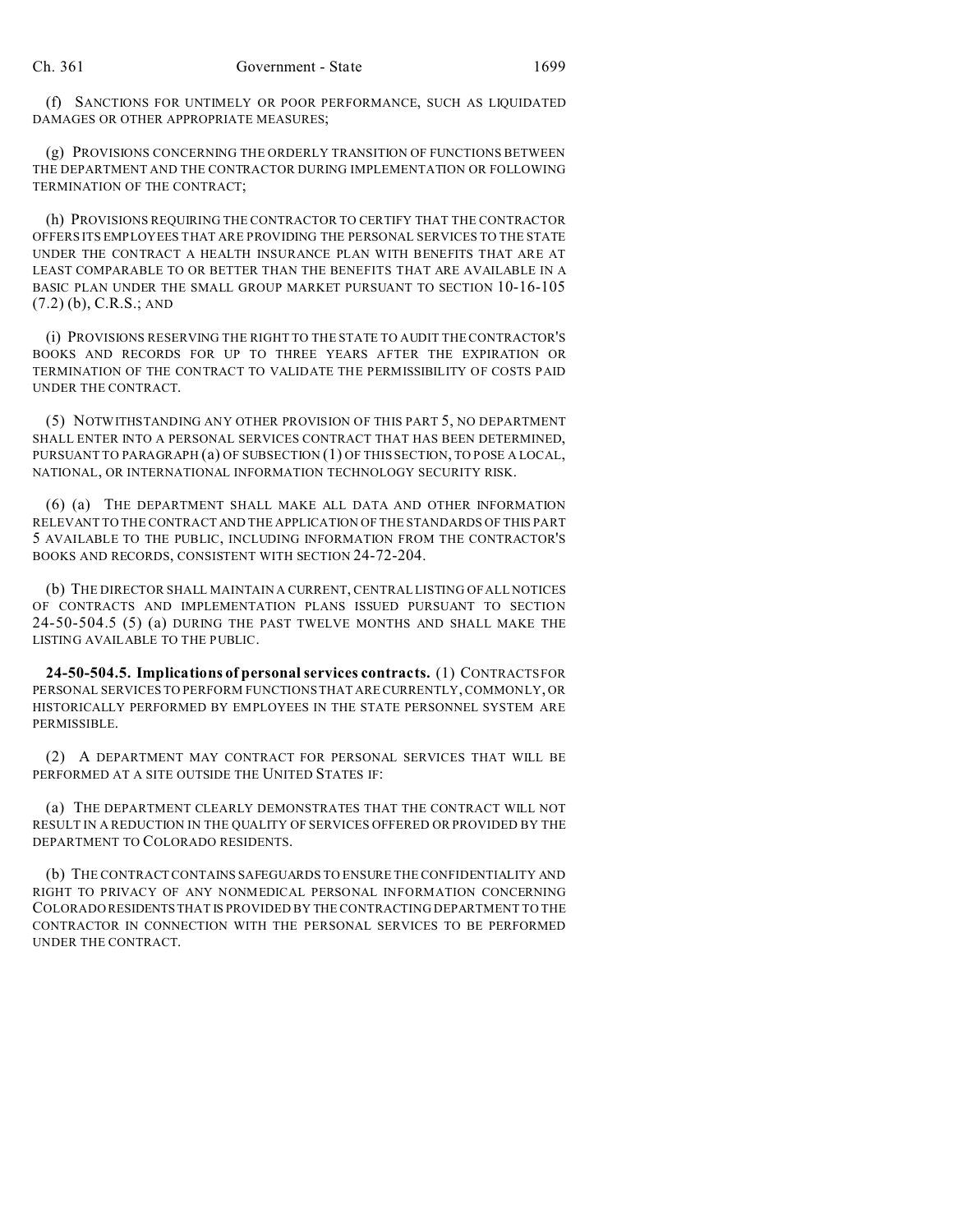## 1700 Government - State Ch. 361

(c) THE CONTRACT CONTAINS SAFEGUARDS TO ENSURE THE CONFIDENTIALITY AND RIGHT TO PRIVACY OF ANY MEDICAL INFORMATION CONCERNING COLORADO RESIDENTS THAT IS PROVIDED BY THE CONTRACTING DEPARTMENT TO THE CONTRACTOR IN CONNECTION WITH THE PERSONAL SERVICES TO BE PERFORMED UNDER THE CONTRACT, CONSISTENT WITH THE FEDERAL "HEALTH INSURANCE PORTABILITY AND ACCOUNTABILITY ACT OF 1996", 42 U.S.C. SEC. 1320d TO 1320d-8.

(d) THE CONTRACTOR DISCLOSES TO THE DEPARTMENT THE PORTION OF THE PERSONAL SERVICES TO BE PROVIDED TO THE STATE THAT WILL BE PERFORMED OUTSIDE OF THE UNITED STATES.

(3) POSITIONS IN THE STATE PERSONNEL SYSTEM MAY BE ABOLISHED AS A RESULT OF A PERSONAL SERVICES CONTRACT IF THERE IS NO DIRECT ADVERSE IMPACT ON A CERTIFIED EMPLOYEE IN THE STATE PERSONNEL SYSTEM. FOR PURPOSES OF THIS SECTION, "DIRECT ADVERSE IMPACT" MEANS ANY LOSS OF BASE PAY, STATUS, OR TENURE. A TRANSFER OR REASSIGNMENT OF A CERTIFIED EMPLOYEE SHALL NOT BE DEEMED A DIRECT ADVERSE IMPACT IF THE TRANSFER OR REASSIGNMENT OCCURS PURSUANT TO A WRITTEN PLAN SUPPLEMENTING THE IMPLEMENTATION PLAN REQUIRED BY SECTION 24-50-503.5 (3). THE SUPPLEMENTAL PLAN SHALL LIMIT EMPLOYEE RELOCATIONS, ADDRESS THE SUITABILITY OF THE EMPLOYEE'S NEW JOB DUTIES, AND PROVIDE FOR NECESSARY RETRAINING.

(4) NOTWITHSTANDING SECTION 24-18-201 (1), A STATE PERSONNEL SYSTEM EMPLOYEE WHO ISAFFECTEDBY APERSONAL SERVICES CONTRACT MAY VOLUNTARILY ACCEPT EMPLOYMENT WITH A CONTRACTOR PURSUANT TO THIS SECTION.

(5) (a) IF A DEPARTMENT IS CONSIDERING ELIMINATING STATE PERSONNEL SYSTEM POSITIONSIN CONNECTION WITH A PERSONAL SERVICES CONTRACT, THE CONTRACTING DEPARTMENT SHALL NOTIFY ITS EMPLOYEES, THE DIRECTOR, AND THE PUBLIC OF THE PROPOSED CONTRACT AND IMPLEMENTATION PLAN AT LEAST THIRTY DAYS BEFORE THE CONTRACT IS EXECUTED.

(b) THE CONTRACTING DEPARTMENT SHALL ACCEPT WRITTEN COMMENTS REGARDING THE PROPOSED CONTRACT AND IMPLEMENTATION PLAN FOR TWENTY DAYS AFTER THE NOTICE IS PROVIDED. THE CONTRACTING DEPARTMENT SHALL REVIEW AND CONSIDER THE COMMENTS SUBMITTED FOR AT LEAST TEN DAYS BEFORE THE EXECUTION OF THE CONTRACT. THE CONTRACTING DEPARTMENT SHALL PROMPTLY NOTIFY ITS EMPLOYEES AND THE DIRECTOR IF THE CONTRACTISEXECUTED. THE CONTRACT SHALL BE EFFECTIVE NO SOONER THAN TEN DAYS AFTER IT IS EXECUTED.

(c) WITHIN TEN DAYS OF EXECUTION OF THE CONTRACT, ANY EMPLOYEE OF THE CONTRACTING DEPARTMENT MAY REQUEST THE DIRECTOR TO REVIEW THE CONTRACT AND IMPLEMENTATION PLAN TO DETERMINE WHETHER THE CONTRACT AND IMPLEMENTATION PLAN SUBSTANTIALLY COMPLY WITH THE REQUIREMENTS OF THIS PART5. THE DIRECTOR SHALL PROMPTLY DETERMINEREVIEWS REQUESTED PURSUANT TO THIS PARAGRAPH (c). THE DIRECTOR'S DETERMINATION SHALL BE SUBJECT TO JUDICIAL REVIEW PURSUANT TO SECTION 24-4-106 (4). ANY REMEDIES PROVIDED SHALL BE CONSISTENT WITH SECTION 24-109-403.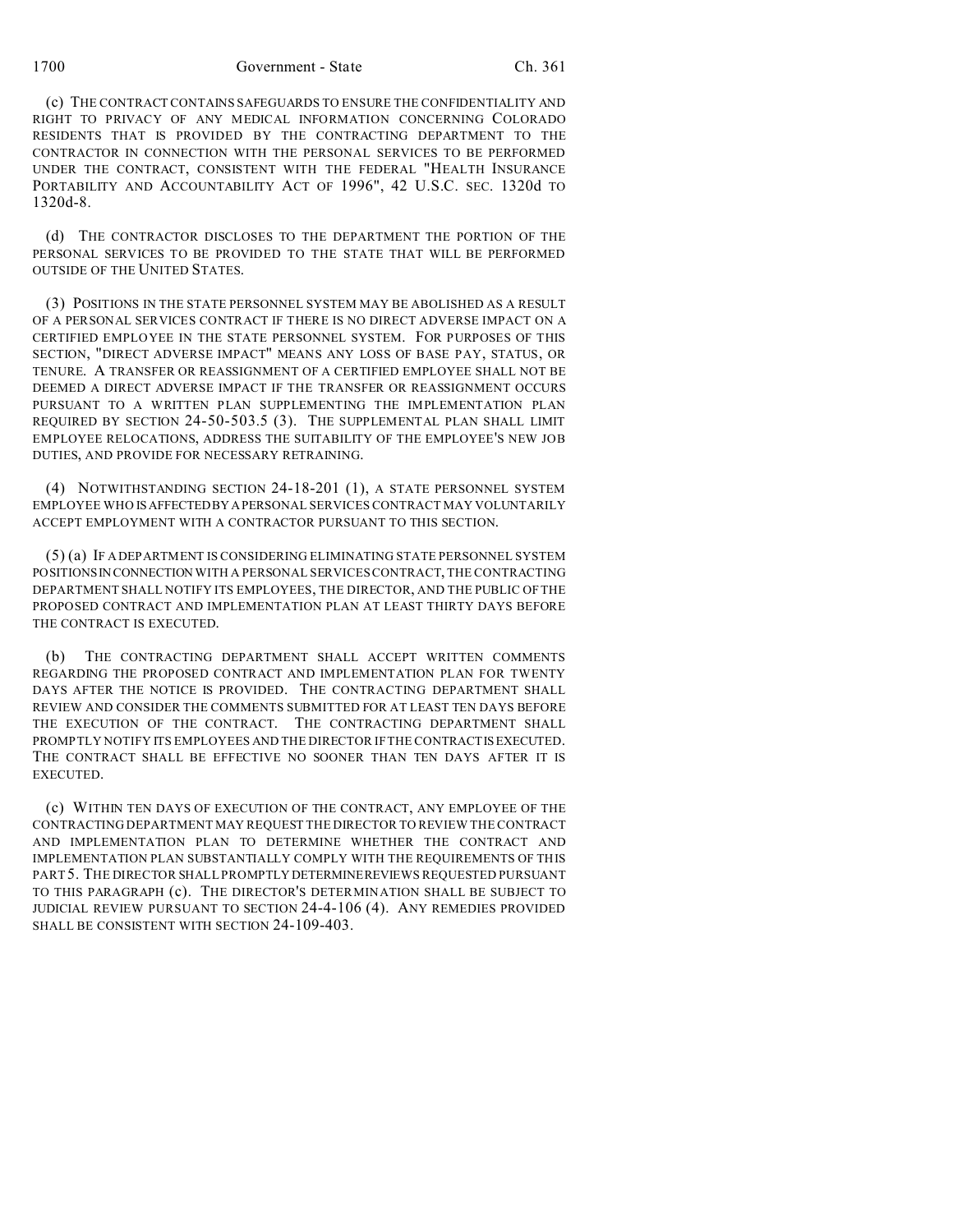(6) PERSONAL SERVICES CONTRACTS ARE NOT SUBJECT TO THE PROVISIONS OF THIS PART 5 WHEN THE SERVICES CONTRACTED:

(a) ARE OTHERWISE PROVIDED BY PERSONS EXEMPT FROM THE STATE PERSONNEL SYSTEM PURSUANT TO SECTION 13 OF ARTICLE XII OF THE STATE CONSTITUTION OR STATUTES ENACTED IN FURTHERANCE OF SECTION 13 OF ARTICLE XII OF THE STATE CONSTITUTION;

(b) INVOLVE THE MAINTENANCE OR PROVISION OF EQUIPMENT, MATERIALS, FACILITIES, OR SUPPORT SERVICES THAT CANNOT REASONABLY BE PROVIDED THROUGH THE STATE PERSONNEL SYSTEM;

(c) ARE FOR AN EXISTING STATE PROGRAM THAT HAS NEVER BEEN PERFORMED BY EMPLOYEES IN THE STATE PERSONNEL SYSTEM;

(d) ARE FOR A STATE PROGRAM THAT INVOLVES A COMBINATION OF DUTIES THAT HAVE NEVER BEEN PERFORMED BY CERTIFIED EMPLOYEES AND DUTIES THAT ARE SIMILAR TO DUTIES CURRENTLY OR PREVIOUSLY PERFORMED BY CERTIFIED EMPLOYEES; HOWEVER, THE DEPARTMENT HEAD SHALL MAKE THE DETERMINATIONS REQUIRED BY SECTION 24-50-503.5  $(1)$  (a) AND  $(1)$  (b); OR

(e) ARE OF AN URGENT, TEMPORARY, OR OCCASIONAL NATURE.

(7) IF THE STATE PERSONNEL DIRECTOR DETERMINES THAT CERTAIN STANDARD PERSONAL SERVICES CONTRACTS MEET THE REQUIREMENTS OF THIS PART 5, THE CONTRACTS MAY BE USED WITHOUT BEING INDIVIDUALLY REVIEWED AND APPROVED.

**SECTION 38.** 24-50-505 (2), Colorado Revised Statutes, is amended to read:

**24-50-505. Liability and immunity.** (2) The sovereign immunity and governmental immunity of the contracting agency DEPARTMENT shall not extend to the contractor, except as otherwise provided by law. Neither the contractor nor the insurer of the contractor may plead the defense of sovereign immunity or governmental immunity in any action arising out of the performance of the contract.

**SECTION 39.** The introductory portion to 24-50-507 (2) (a) and 24-50-507 (2) (a) (I), Colorado Revised Statutes, are amended to read:

**24-50-507. Conflict of interest.** (2) (a) The following individuals shall not solicit or accept, directly or indirectly, any personal benefit or promise of a benefit from an entity or a person negotiating, doing business with, or planning, within the individual's knowledge, to negotiate or do business with the contracting agency DEPARTMENT:

(I) A member of, or any other person or entity under contract with any governmental body that exercises any functions or responsibilities in the review or approval of the undertaking or carrying out of the project, including but not limited to any employee of the contracting agency DEPARTMENT or any person serving as the monitor of a personal services contract; or

**SECTION 40.** 24-50-510, Colorado Revised Statutes, is amended to read: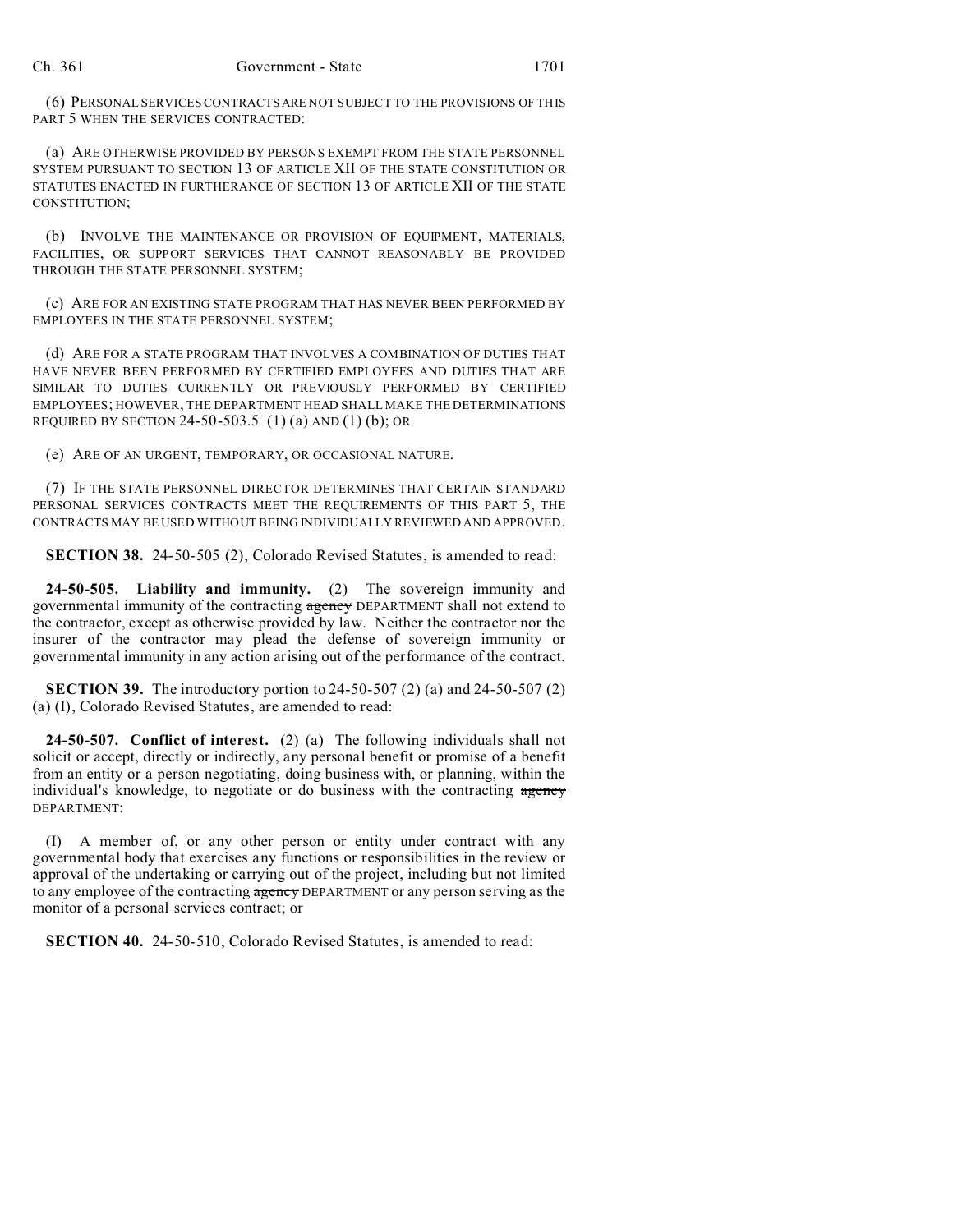**24-50-510. Annual report of personal services contracts.** Using forms supplied IN THE FORM AND MANNER PRESCRIBED by the state personnel director, every state agency DEPARTMENT shall submit to the state personnel director a report no later than September 30 of each year setting forth the types and dollar values of PERSONAL SERVICES contracts for services approved during the preceding fiscal year. Such THE report shall include information on any changes to the types or number of classified STATE PERSONNEL SYSTEM positions in the state agency DEPARTMENT as a direct result of THE contracts. entered into by the agency. As used in this section, "state agency" means every board, bureau, commission, department, institution, division, or section of state government, including institutions of higher education.

**SECTION 41. Repeal.** 24-50-503, 24-50-504, 24-50-509, 24-50-512, and 24-50-513, Colorado Revised Statutes, are repealed.

**SECTION 42.** 24-109-105 (2), Colorado Revised Statutes, is amended BY THE ADDITION OF A NEW PARAGRAPH to read:

**24-109-105. Debarment and suspension.** (2) A person may be debarred for any of the following reasons:

(f) VIOLATION OF THE PROVISIONS OF SECTION 7-108-401, C.R.S.

**SECTION 43.** 24-50.3-104 (3) (a) and (3) (e), Colorado Revised Statutes, are amended to read:

**24-50.3-104. Powers and duties of executive director.** (3) In order to perform these duties, the executive director shall have the power to:

(a) Promulgate rules and regulations IN ACCORDANCE WITH ARTICLE 4 OF THIS TITLE;

(e) After consultation with other state agencies DEPARTMENTS AND INSTITUTIONS OF HIGHER EDUCATION, promulgate rules and regulations which IN ACCORDANCE WITH ARTICLE 4 OF THIS TITLE THAT set out the methods to be employed by state agencies DEPARTMENTSANDINSTITUTIONS OF HIGHER EDUCATION in the collection of debts due the state. The rules and regulations shall be uniform wherever possible for all state agencies DEPARTMENTS AND INSTITUTIONS OF HIGHER EDUCATION and shall include such things as the classification of debts by type, amount, time status as to delinquency, circumstances of debtor, possibility of error, and any other method of classification which THAT aids an agency A DEPARTMENT OR INSTITUTION OF HIGHER EDUCATION in efficient efforts to recover amounts due the state. Such THE rules and regulations shall also specify the requirements for a debt to be classified as "referable to controller" for further collection.

**SECTION 44.** 26-4-120 (2) and (4) (b), Colorado Revised Statutes, are amended to read:

**26-4-120. State department - outsourcing.** (2) To that end, pursuant to section  $24-50-504$  (2) (a), C.R.S., The state department shall enter into personal services contracts PURSUANT TO SECTION 24-50-503.5, C.R.S., that create an independent contractor relationship for the administration of not less than twenty percent of the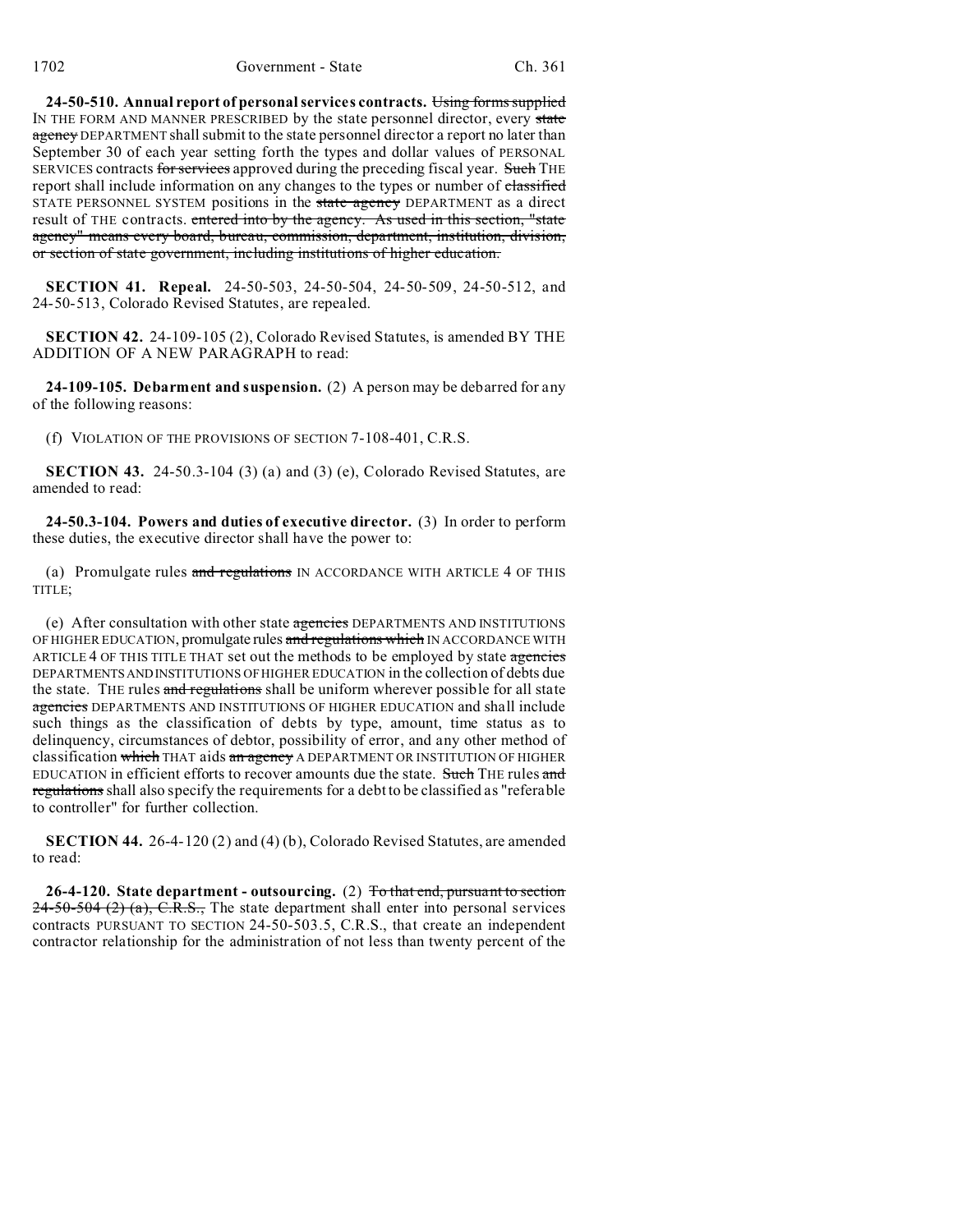statewide managed care system. The state department shall enter into personal service contracts for the administration of the managed care system according to the implementation of the statewide managed care system in accordance with section  $26 - 4 - 113$ .

(4) The implementation of this section is contingent upon:

(b) A finding by the state personnel director that  $\frac{1}{\text{any of the conditions of section}}$  $24-50-504(2)$ , C.R.S., have been met or that the conditions of section 24-50-503 (1) SECTION 24-50-503.5, C.R.S., have been met.

**SECTION 45.** 26-19-111 (2) (a) (I) and (3), Colorado Revised Statutes, are amended to read:

**26-19-111. Department - administration - outsourcing.** (2) (a) The department may:

(I) Pursuant to section  $24-50-504(2)(a)$  SECTION 24-50-503.5, C.R.S., enter into personal services contracts for the administration of the children's basic health plan. Any contracts established pursuant to this section shall contain performance measures that shall be monitored by the department.

(3) The implementation of subparagraph (I) of paragraph (a) of subsection (2) of this section is contingent upon a finding by the state personnel director that any of the conditions of section 24-50-504 (2), C.R.S., have been met or that the conditions of section 24-50-503 (1) SECTION 24-50-503.5, C.R.S., have been met.

**SECTION 46.** 33-1-112.5 (2) (c) (IV), Colorado Revised Statutes, is amended to read:

**33-1-112.5. Search and rescue fund - transfer of duties.** (2) (c) (IV) The general assembly finds and declares that the Colorado outdoor recreation search and rescue card program is a new program. The department of local affairs is therefore authorized to contract, pursuant to section  $24-50-504$  (2) (b) SECTION 24-50-503.5, C.R.S., with a person, corporation, or entity for any elements of the administration of the program created by this paragraph (c).

**SECTION 47.** 39-3-112 (6), Colorado Revised Statutes, is amended to read:

**39-3-112. Definitions - residential property - orphanage - low-income elderly or disabled - homeless or abused - low-income households - charitable purposes - exemption - limitations.** (6) For purposes of processing applications received for the exemption authorized by subsection (2) of this section for low-income household residential facilities, the department of local affairs shall contract with an independent contractor for the performance of the application processing services in accordance with section  $24$ -50-504 SECTION 24-50-503.5, C.R.S. Said contract shall be limited to a term of one year and shall commence when the exemption for low-income household residential facilities first becomes available.

**SECTION 48.** 40-15-302.5 (4), Colorado Revised Statutes, is amended to read: